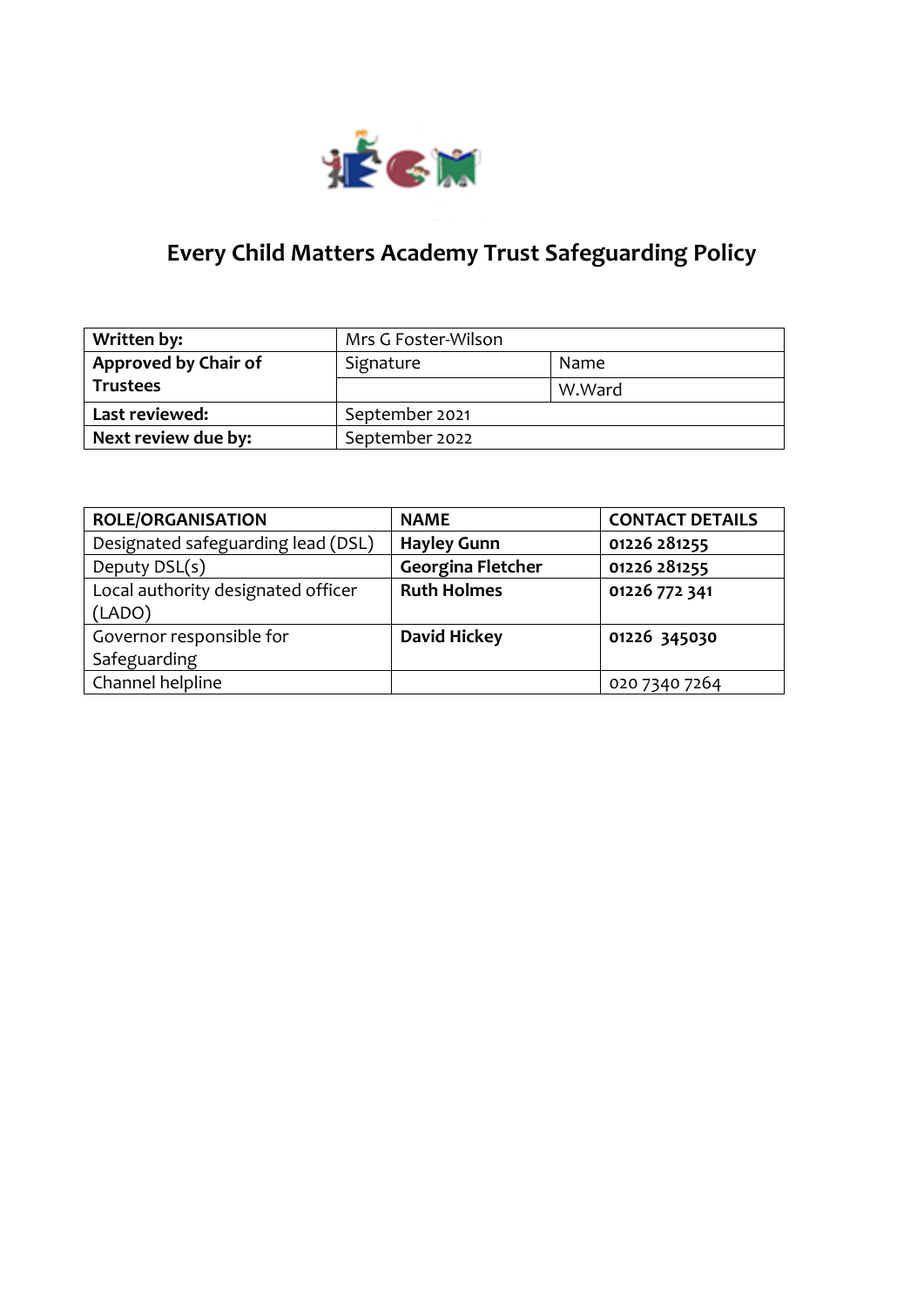## **Contents**

- 1. Aims & Principles
- 2. Legislation & statutory guidance
- 3. Roles & Responsibilities
- 4. Equality Statement
- 5. Recognising abuse and taking action
- 6. Confidentiality and information sharing
- 7. Online safety and the use of mobile technology Appendices
- 1. Definitions and symptoms of abuse
- 2. Whistleblowing
- 3. Specific safeguarding issues (Children missing in education, child criminal exploitation, child sexual exploitation, domestic abuse, homelessness, honor based violence inc. FGM, preventing radicalisation, peer on peer abuse).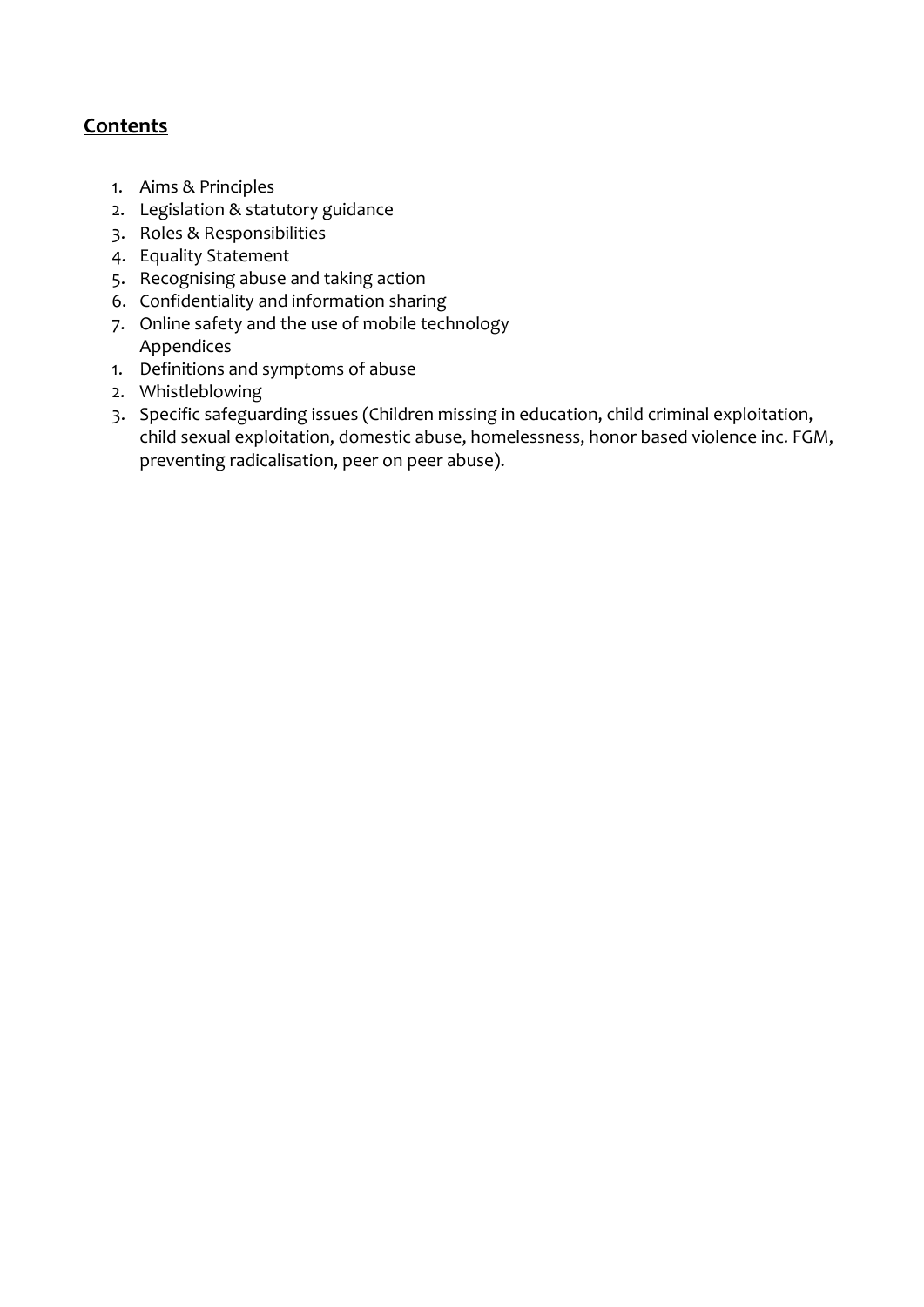## **1. Aims & Principles**

This policy aims to ensure that:

The safety and well-being of the children is of the highest priority in all aspects of the school's work.

Appropriate action is taken in a timely manner to safeguard and promote children's welfare across all schools within Every Child Matters academy trust.

All staff are aware of their statutory responsibilities with respect to safeguarding

Staff are properly trained in recognising and reporting safeguarding issues

We maintain our ethos whereby staff, pupils, parents and governors feel able to articulate any concerns comfortably, safe in the knowledge that effective action will be taken as appropriate.

### **This policy is based on the following principles:**

- All members of the school community are aware of their responsibilities in relation to safeguarding and child protection.
- All members of the school community know the procedures that should be followed if they have a cause for concern.
- All members of the school community know where to go to find additional information regarding safeguarding.
- All members of the school community are aware of the key indicators relating to child abuse.
- All members of the school community fully support the school's commitment to safeguarding and child protection.

We will work together with local safeguarding partners (the local authority, police and health) to safeguard and promote the welfare of local children, including identifying and responding to their needs.

## **Safeguarding and promoting the welfare of children means:**

- Protecting children from maltreatment
- Preventing impairment of children's mental and physical health or development
- Ensuring that children grow up in circumstances consistent with the provision of safe and effective care
- Taking action to enable all children to have the best outcomes

This end, this policy must be seen in conjunction with the school's policies on:

- RHSE
- Anti Bullying Policy
- Personal Development, Behaviour and Wellbeing policy
- Special Educational Needs and Disabilities policy
- Safer recruitment
- Code of conduct for staff
- Confidentiality
- Health & Safety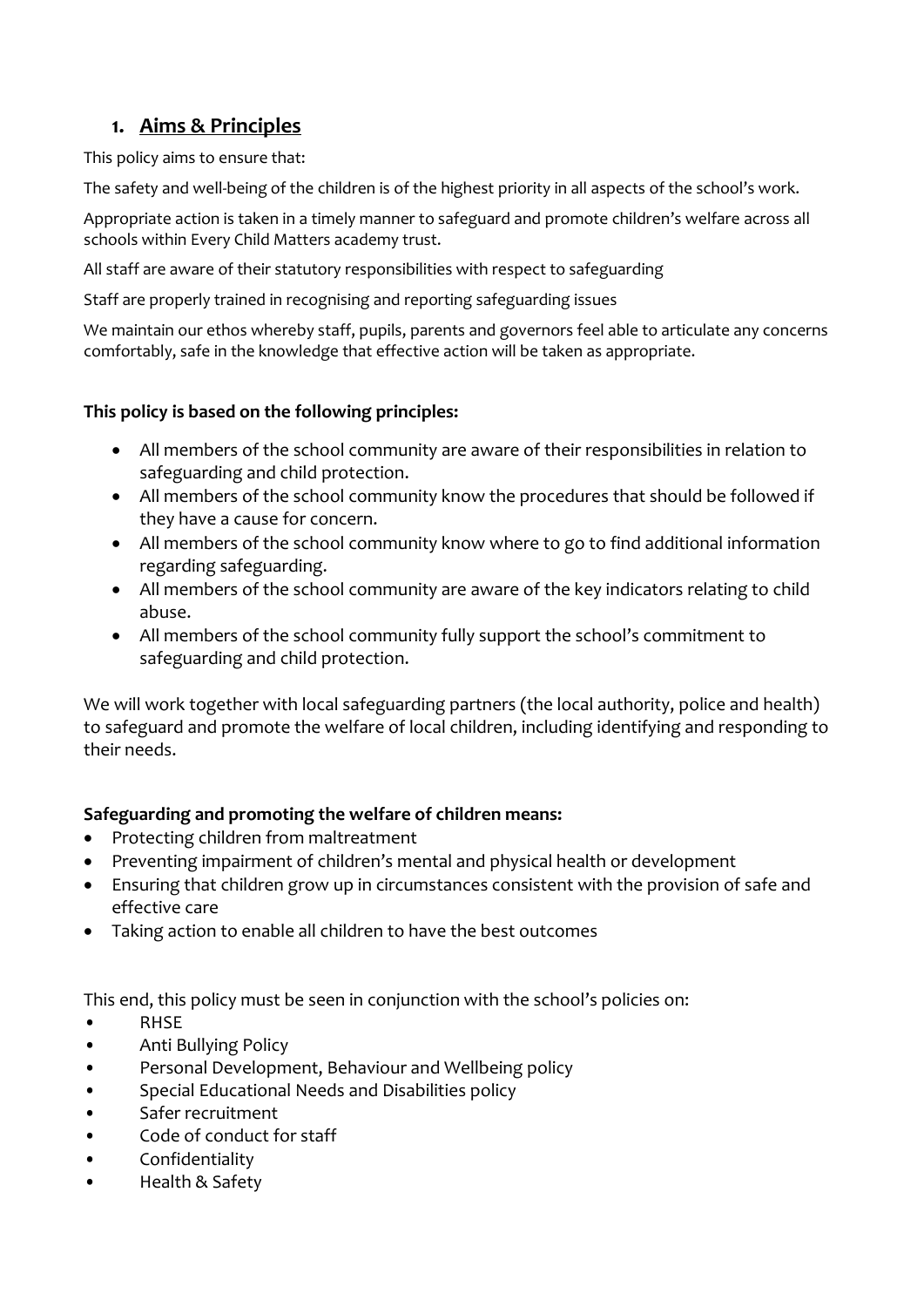- Physical Intervention managing challenging behaviour
- Allegations against members of staff
- E-safety Policy
- E-safety Policy<br>• Whistle Blowing<br>• Visitors policy
- 
- Visitors policy<br>• Induction polic<br>• Information sh • Induction policy
- Information sharing policy
- Supervision Policy
- Children Missing in Education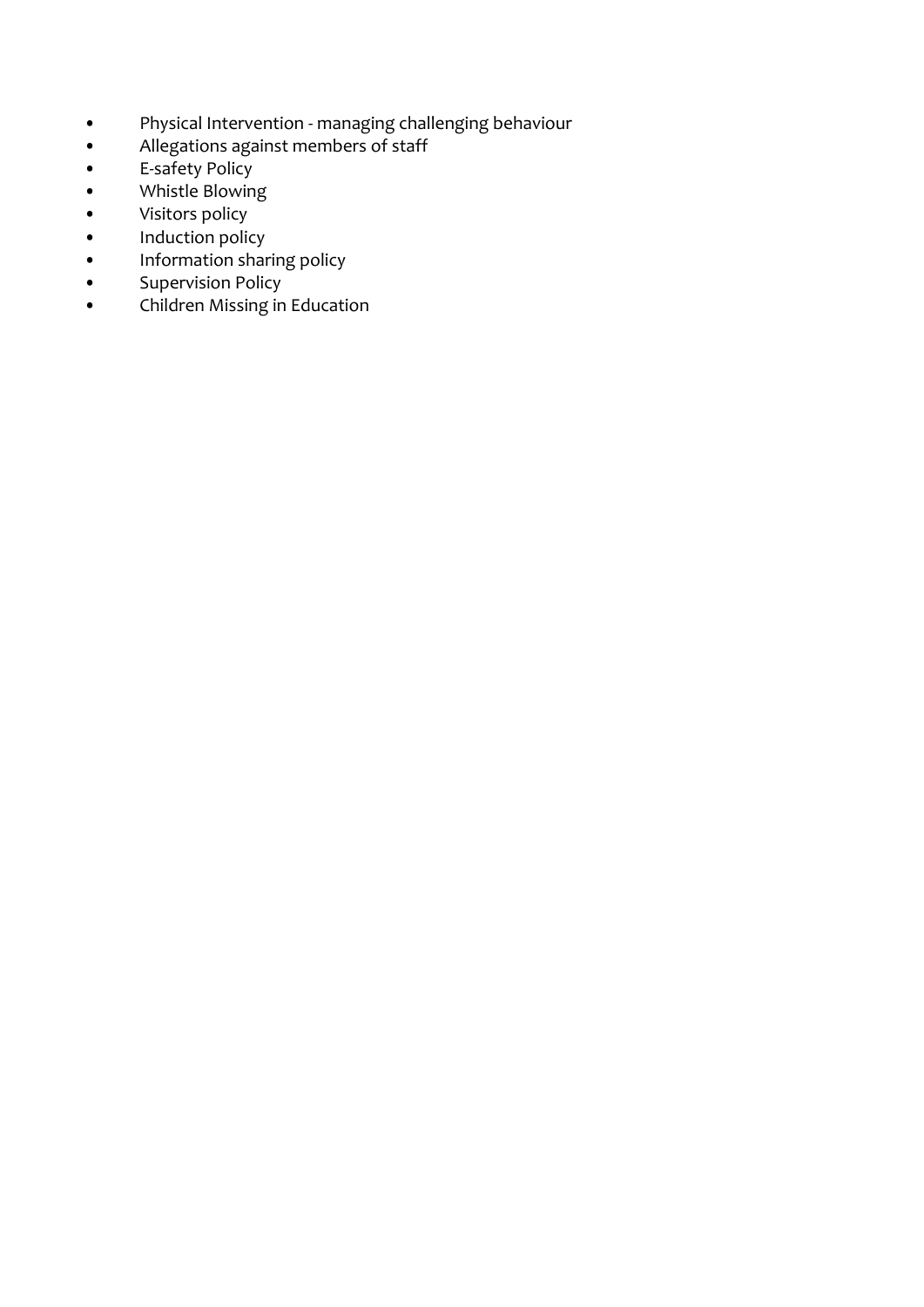## **2. Legislation and statutory guidance**

Staff and governors at Laithes Primary School receive annual safeguarding training, with a particular focus on sections 1,2 and 5 of [Keeping Children Safe in Education \(2021\),](https://www.gov.uk/government/publications/keeping-children-safe-in-education--2) and are also provided with updated information should any of the guidance outlined below be changed.

This policy is based on the Department for Education's statutory guidance Keeping Children Safe [in Education \(2021\)](https://www.gov.uk/government/publications/keeping-children-safe-in-education--2) an[d Working Together to Safeguard Children \(2018\),](https://www.gov.uk/government/publications/working-together-to-safeguard-children--2) and the [Governance](https://www.gov.uk/government/publications/governance-handbook)  [Handbook.](https://www.gov.uk/government/publications/governance-handbook)

This policy is also based on the following legislation:

Part 3 of the schedule to the Education (Independent School Standards) Regulations 2014

[The Children Act 1989](http://www.legislation.gov.uk/ukpga/1989/41) (and [2004 amendment\)](http://www.legislation.gov.uk/ukpga/2004/31/contents)

Section 5B(11) of the Female Genital Mutilation Act 2003, as inserted by section 74 of th[e Serious](http://www.legislation.gov.uk/ukpga/2015/9/part/5/crossheading/female-genital-mutilation)  [Crime Act 2015](http://www.legislation.gov.uk/ukpga/2015/9/part/5/crossheading/female-genital-mutilation) 

[Statutory guidance on FGM](https://www.gov.uk/government/publications/multi-agency-statutory-guidance-on-female-genital-mutilation) 

[The Rehabilitation of Offenders Act 1974](http://www.legislation.gov.uk/ukpga/1974/53) 

Schedule 4 of th[e Safeguarding Vulnerable Groups Act 2006](http://www.legislation.gov.uk/ukpga/2006/47/schedule/4) 

[Statutory guidance on the Prevent duty](https://www.gov.uk/government/publications/prevent-duty-guidance) 

The [Childcare \(Disqualification\) and Childcare \(Early Years Provision Free of Charge\) \(Extended](http://www.legislation.gov.uk/uksi/2018/794/contents/made)  [Entitlement\) \(Amendment\) Regulations 2018](http://www.legislation.gov.uk/uksi/2018/794/contents/made) an[d Childcare Act 2006](http://www.legislation.gov.uk/ukpga/2006/21/contents)

This policy also meets requirements relating to safeguarding and welfare in the statutory [framework for the Early Years Foundation Stage](https://www.gov.uk/government/publications/early-years-foundation-stage-framework--2)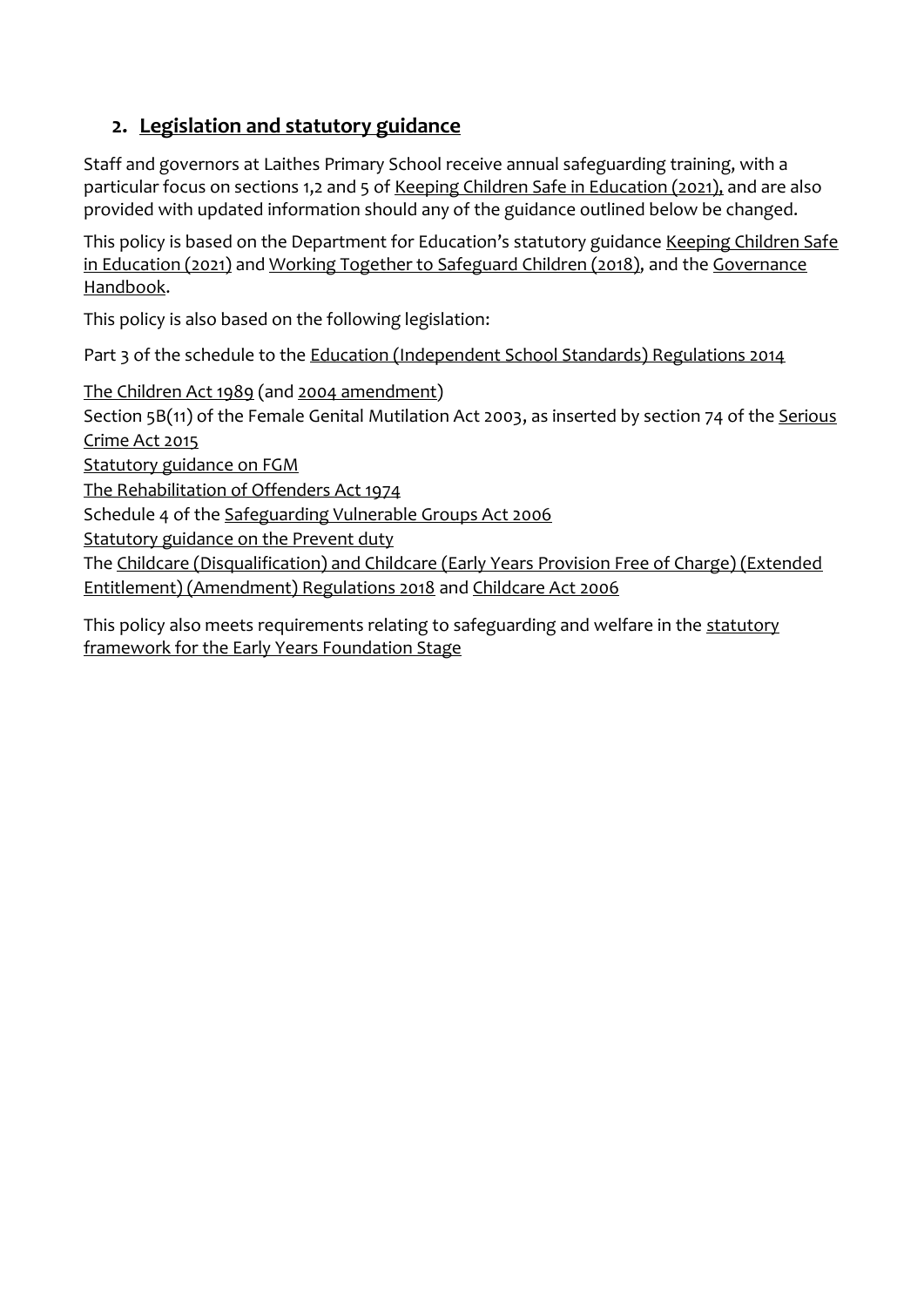## **3. Roles and responsibilities**

Safeguarding and child protection is **everyone's** responsibility. This policy applies to all staff, volunteers and governors in ECM school's and is consistent with the procedures of the 3 safeguarding partners. Our policy and procedures also apply to extended school and off-site activities.

Section 175 and 157 of the Education Act 2002 give maintained schools and academies a statutory duty to promote and safeguard the welfare of children, and have due regard to guidance issued by the Secretary of State1 at all times.

3.1 This school recognises its legal and moral duty to promote the well-being of children, and protect them from harm, and respond to child abuse concerns when they arise.

3.2 We believe that every child and young person has at all times and in all situations a right to feel safe and protected from any situation or practice that results in a child being physically or psychologically damaged.

3.3 We agree that we have a primary responsibility for the care, welfare and safety of the pupils in our charge, and we will carry out this duty through our teaching and learning, extracurricular activities, pastoral care and extended school activities. In order to achieve this, all members of staff (including volunteers and the local governing board) in this school, in whatever capacity, will at all times act proactively in child welfare matters especially where there is a possibility that a child may be at risk of significant harm.

3.4 The school seeks to adopt an open and accepting attitude towards children as part of their responsibility for pastoral care. The school hopes that parents and children will feel free to talk about any concerns and will see school as a safe place if there are any difficulties at home.

3.5 Children's worries and fears will be taken seriously if they seek help from a member of staff. However, staff must not promise secrecy if concerns are such that referral must be made to the appropriate agencies in order to safeguard the child's welfare.

3.6 In our schools, if there are suspicions that a child's physical, sexual or emotional wellbeing is being, or is likely to be, harmed, or that they are being neglected, appropriate action will be taken in accordance with the Child Protection procedures issued by Barnsley Safeguarding Children partnership [https://www.barnsley.gov.uk/services/children-families-and](https://www.barnsley.gov.uk/services/children-families-and-education/safeguarding-families-in-barnsley/safeguarding-children-in-barnsley/barnsley-safeguarding-children-partnership/)[education/safeguarding-families-in-barnsley/safeguarding-children-in-barnsley/barnsley](https://www.barnsley.gov.uk/services/children-families-and-education/safeguarding-families-in-barnsley/safeguarding-children-in-barnsley/barnsley-safeguarding-children-partnership/)[safeguarding-children-partnership/](https://www.barnsley.gov.uk/services/children-families-and-education/safeguarding-families-in-barnsley/safeguarding-children-in-barnsley/barnsley-safeguarding-children-partnership/)

As a consequence, we

3.7 assert that teachers and other members of staff (including volunteers) in the school are an integral part of the child safeguarding process;

3.8 accept totally that safeguarding children is required and is an appropriate function for all members of staff in the school, and wholly compatible with their primary pedagogic responsibilities.

3.9 recognise that safeguarding children in this school is a responsibility for all staff, volunteers, and the Members, Directors and Local Governors of the Trust ;

3.10 will ensure through training and supervision that all staff and volunteers in the school are alert to the possibility that a child is at risk of suffering harm, and know how to report concerns or suspicions;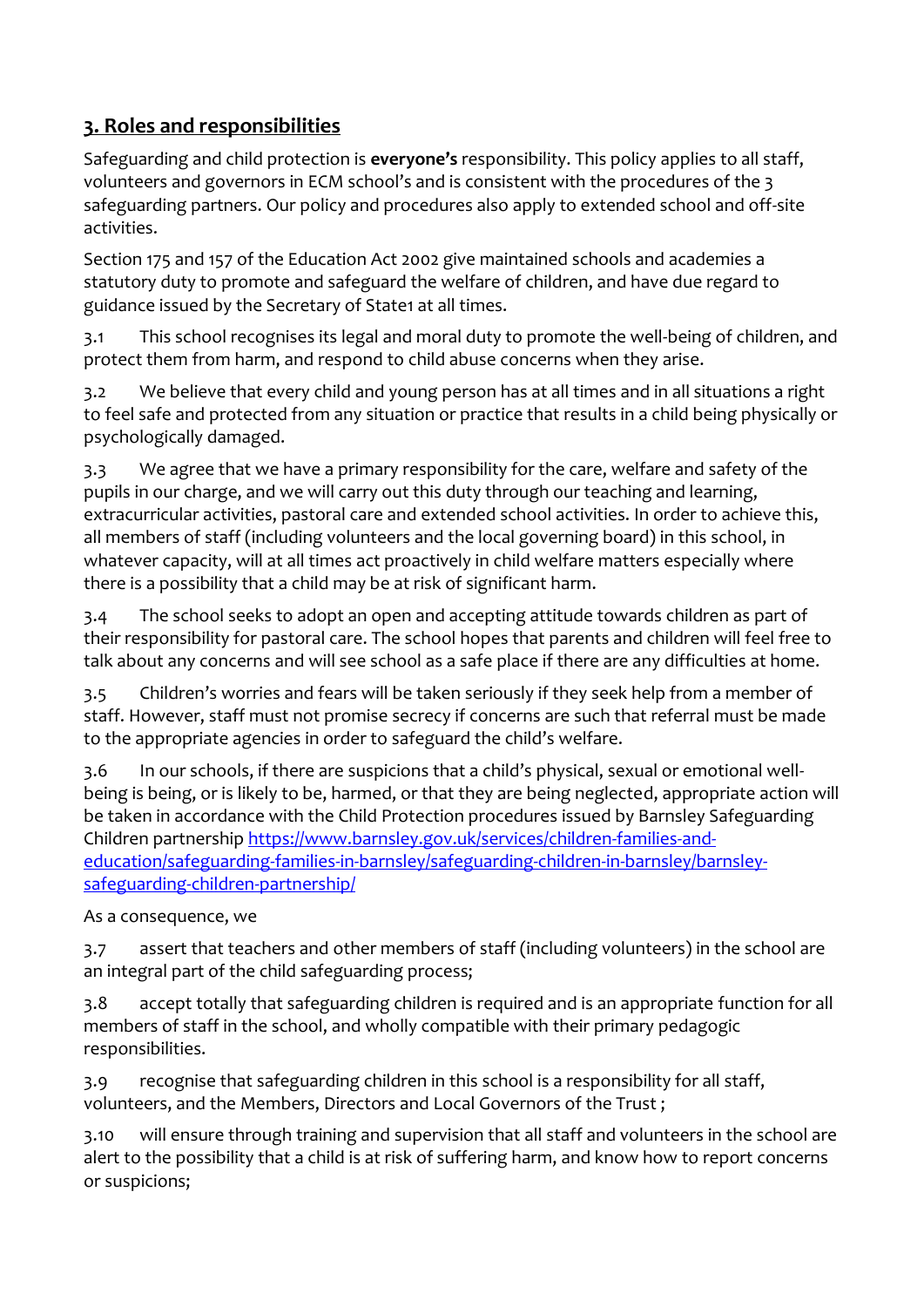3.11 will designate a senior member of staff with knowledge and skills in recognising and acting responsibly for coordinating action within the school and liaising with other agencies; (Designated Safeguarding Lead)

3.12 ensure (through the Designated Safeguarding Lead) that all staff with designated responsibility for child protection will receive appropriate training to the minimum standard set out by the Barnsley Safeguarding Children Partnership (BSCP)

3.13 will share our concerns with others who need to know, and assist in any referral process;

3.14 will ensure that all members of staff and volunteers who have a suspicion or concern that a child may be suffering, or may be at risk of suffering significant harm, refer such concerns to the Designated Safeguarding Lead, who will refer on to Children's Social Care Assessment and Joint Investigation Service in accordance with the procedures issued by Barnsley Safeguarding Children Board;

3.15 safeguard the welfare of children whilst in the school, through positive measures to address bullying, especially where this is aggravated by sexual or racial factors, disability or special educational needs, cyber bullying or Internet technologies;

3.16 will ensure that all staff are aware of the Child Protection Procedures established by Barnsley Safeguarding Children Board and, where appropriate, the Local Authority, and act on any guidance or advice given by them;

3.17 will ensure through the recruitment and selection of volunteers and paid employees that all people who work in our school are suitable to work with children;

3.18 will act swiftly and make appropriate referrals to the Local Authority Designated Officer where an allegation is made that a member of staff has committed an offence against a child, harmed a child, or acted in a way that calls into question their suitability for working with children.

## **All staff**

All staff will read and understand part 1 and annex B of the Department for Education's statutory safeguarding guidance, [Keeping Children Safe in Education,](https://www.gov.uk/government/publications/keeping-children-safe-in-education--2) and review this guidance at least annually.

All staff will sign a declaration at the beginning of each academic year to say that they have reviewed the guidance.

All staff will be aware of:

Our systems which support safeguarding, including this safeguarding policy, the staff code of conduct], the role and identity of the designated safeguarding lead (DSL) and deputies, the behaviour policy, the e-safety policy and the safeguarding response to children who go missing from education

The early help process (sometimes known as the common assessment framework) and their role in it, including identifying emerging problems, liaising with the DSL, and sharing information with other professionals to support early identification and assessment

The process for making referrals to local authority children's social care and for statutory assessments that may follow a referral, including the role they might be expected to play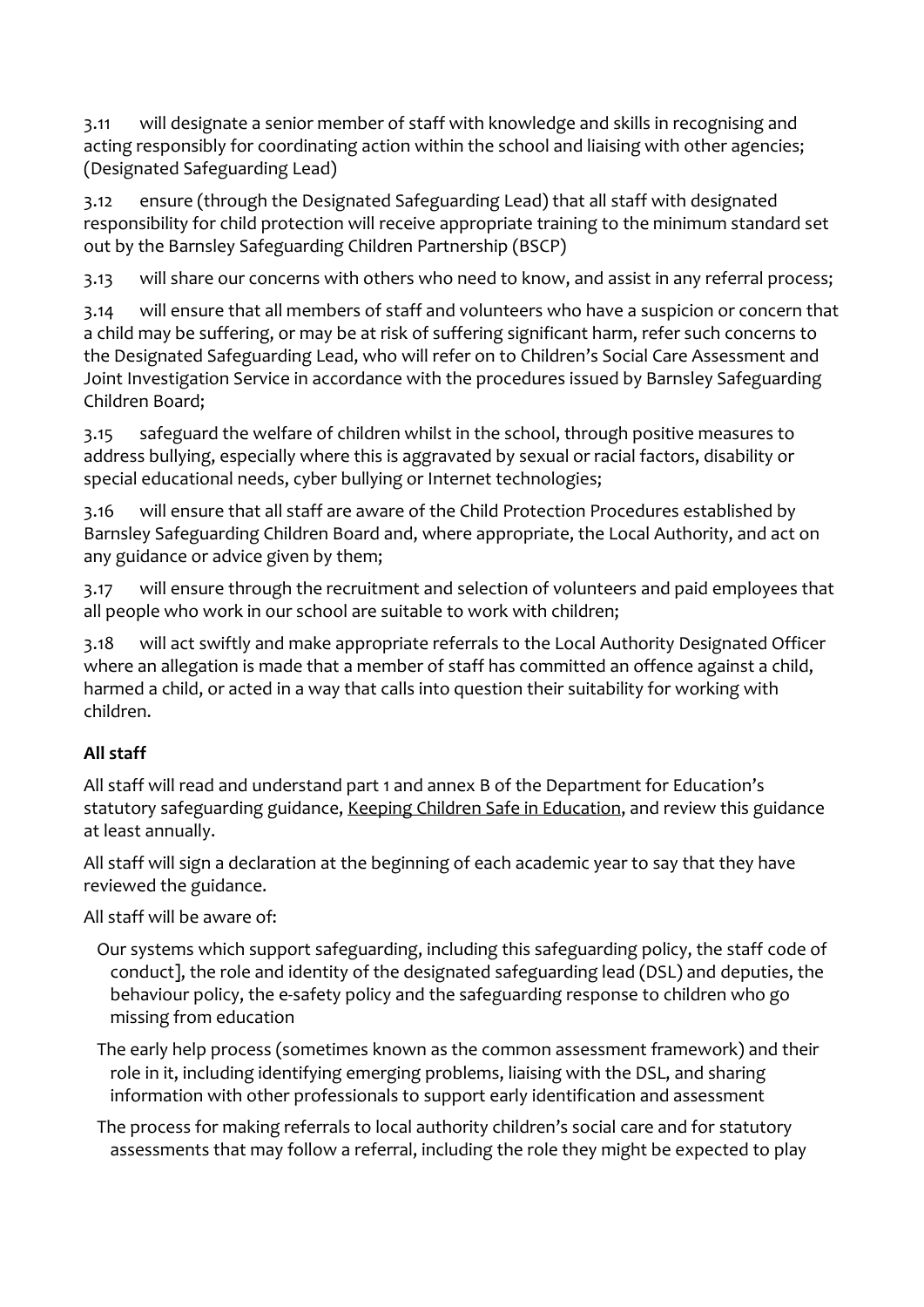- What to do if they identify a safeguarding issue or a child tells them they are being abused or neglected, including specific issues such as FGM, and how to maintain an appropriate level of confidentiality while liaising with relevant professionals
- The signs of different types of abuse and neglect, as well as specific safeguarding issues, such as peer-on-peer abuse, child sexual exploitation (CSE), child criminal exploitation (CCE), indicators of being at risk from or involved with serious violent crime, FGM and radicalisation
- The importance of reassuring victims that they are being taken seriously and that they will be supported and kept safe

## **The designated safeguarding lead (DSL)**

The DSL is a member of the senior leadership team. Our DSL is **Mrs Hayley Gunn (Deputy Head).** The DSL takes lead responsibility for child protection and wider safeguarding in the school.

During term time, the DSL will be available during school hours for staff to discuss any safeguarding concerns.

*01226 281255 or [h.gunn@ecmtrust.co.uk](mailto:h.gunn@ecmtrust.co.uk)*

When the DSL is absent, the deputies **Georgina Fletcher (Headteacher)** or **Stacey Morris (PSA)** – will act as cover.

The DSL will be given the time, funding, training, resources and support to:

- Provide advice and support to other staff on child welfare and child protection matters
- Take part in strategy discussions and inter-agency meetings and/or support other staff to do so
- Contribute to the assessment of children
- Refer suspected cases, as appropriate, to the relevant body (local authority children's social care, Channel programme, Disclosure and Barring Service, and/or police), and support staff who make such referrals directly

The DSL will liaise with local authority case managers and designated officers for child protection concerns as appropriate.

The full responsibilities of the DSL and deputies are set out in their job description.

## **The governing board**

The governing board will:

- Facilitate a whole-school approach to safeguarding, ensuring that safeguarding and child protection are at the forefront and underpin all relevant aspects of process and policy development
- Evaluate and approve this policy at each review, ensuring it complies with the law, and hold the headteacher to account for its implementation
- Appoint a senior board level (or equivalent) lead / link governor to monitor the effectiveness of this policy in conjunction with the full governing board. This is always a different person from the DSL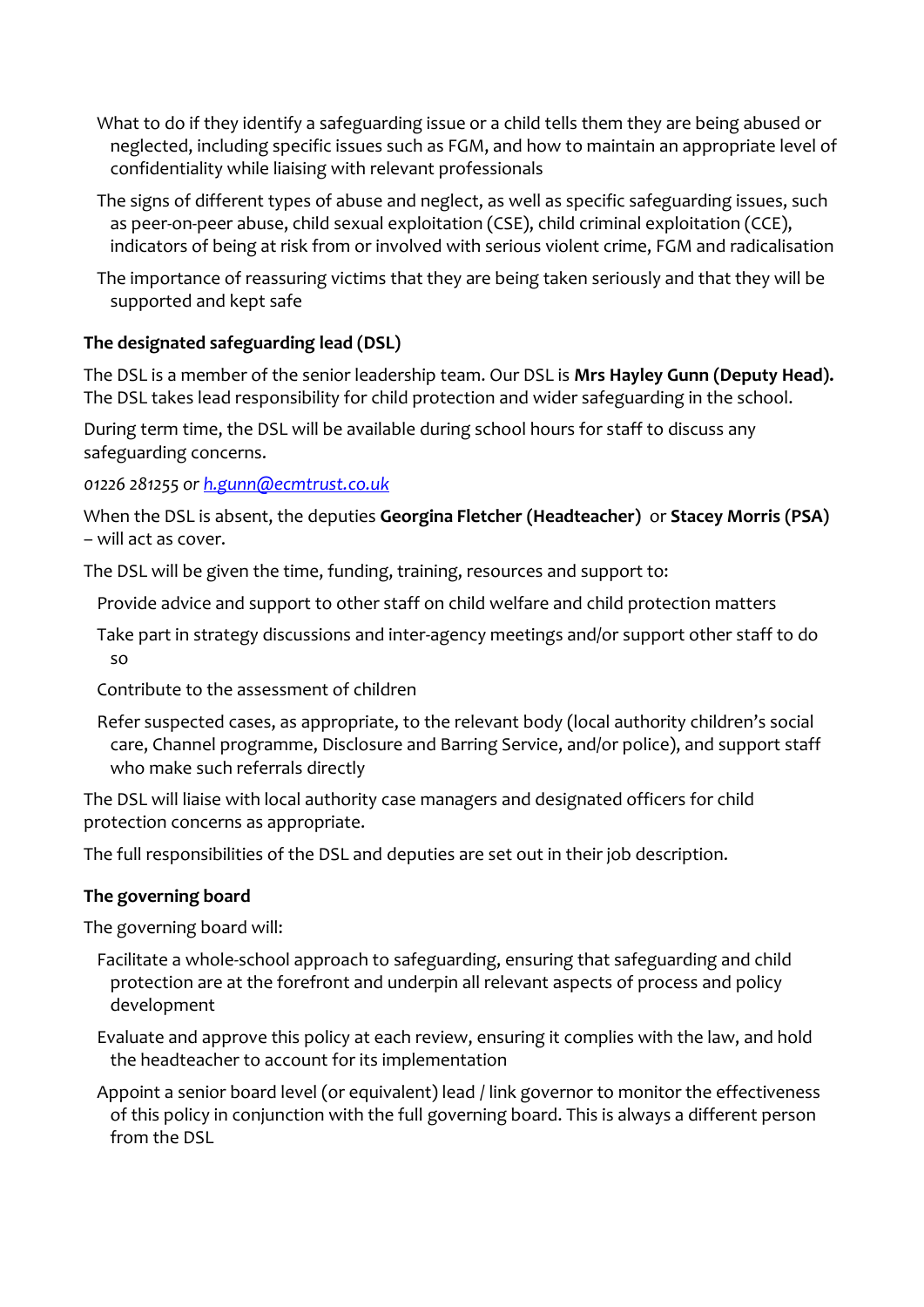The chair of governors will act as the 'case manager' in the event that an allegation of abuse is made against the headteacher, where appropriate (see appendix 3).

All governors will read Keeping Children Safe in Education in its entirety.

### **The headteacher**

The headteacher is responsible for the implementation of this policy, including:

Ensuring that staff (including temporary staff) and volunteers:

- o Are informed of our systems which support safeguarding, including this policy, as part of their induction
- o Understand and follow the procedures included in this policy, particularly those concerning referrals of cases of suspected abuse and neglect

Communicating this policy to parents/carers when their child joins the school and via the school website

Ensuring that the DSL has appropriate time, funding, training and resources, and that there is always adequate cover if the DSL is absent

Ensuring that all staff undertake appropriate safeguarding and child protection training, and updating the content of the training regularly

Acting as the 'case manager' in the event of an allegation of abuse made against another member of staff or volunteer, where appropriate (see appendix 3)

Ensuring the relevant staffing ratios are met, where applicable

## **Parents and Carers;**

- It is important that school has an established approach to working with parents. Parents and children's need for privacy should be respected. Attitudes to and contact with parents should be non-judgmental in order to obtain the most conducive working relationship. The priority is the needs of the child and effective liaison is crucial to this.
- It should be recognised that families from different backgrounds and cultures will have different approaches to child rearing. These differences should be acknowledged and respected provided they do not place the child at risk as defined earlier in the document. We will aim to access support for parents if it is felt that this would be useful.

Parents and carers will be informed that they can have a paper copy of the Child Protection policy on request.

The policy will also be available on the school website.

Parents/carers are to adhere to dropping off and picking up their children daily. No children within the year groups up to year 6 will be permitted to walk home alone without an adult. We ask that no children under the age of 14 pickup from the Early years and Key Stage 1.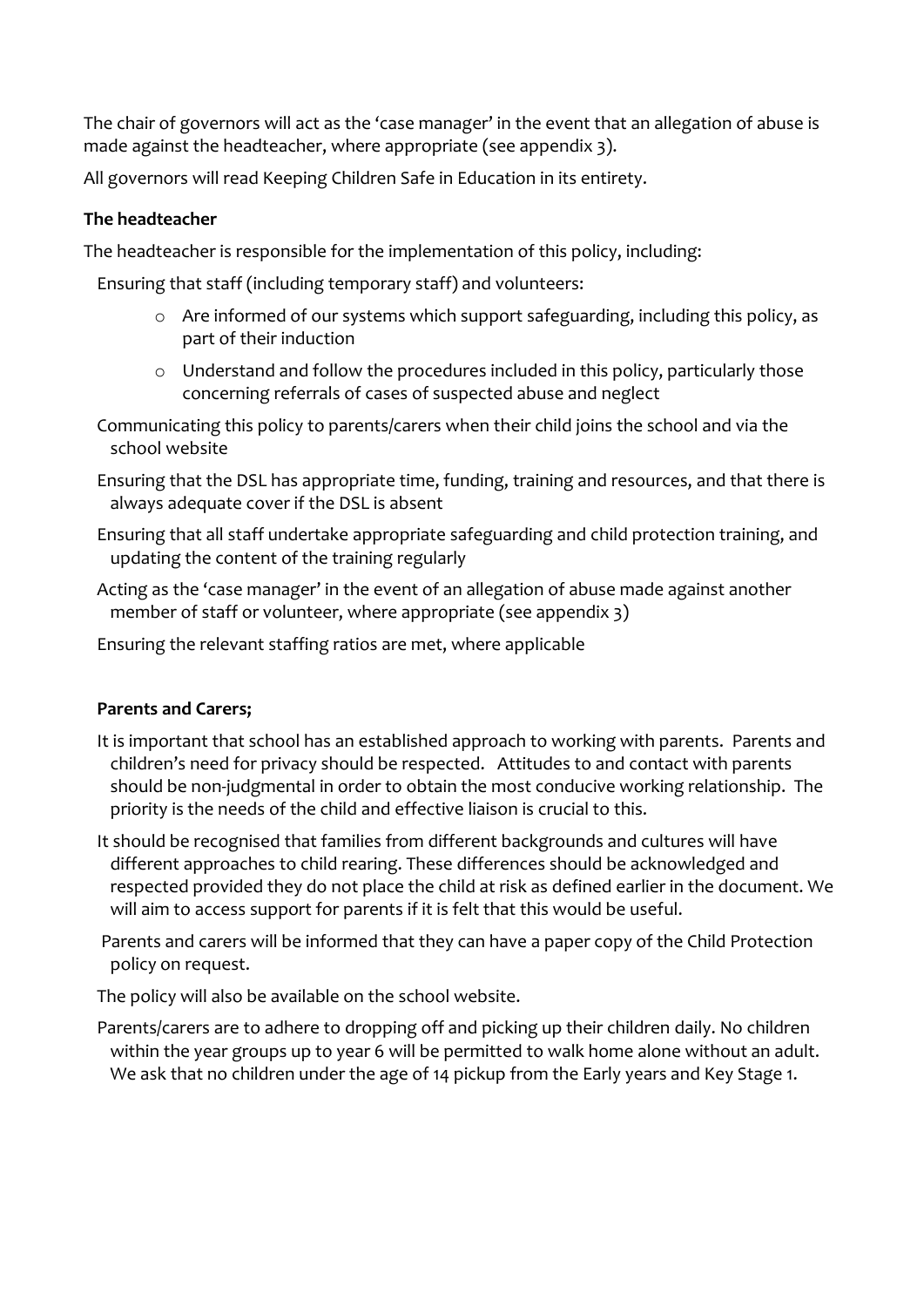### **Checking the identity and suitability of visitors**

- All visitors will be required to verify their identity to the satisfaction of staff and to leave their belongings, including their mobile phone(s), in a safe place during their visit.
- If the visitor is unknown to the setting, we will check their credentials and reason for visiting before allowing them to enter the setting. Visitors should be ready to produce identification.
- Visitors are expected to sign the visitors' book and wear a visitor's badge.
- Visitors to the school who are visiting for a professional purpose, such as educational psychologists and school improvement officers, will be asked to show photo ID and:
	- Will be asked to show their DBS certificate, which will be checked alongside their photo ID; or
	- The organisation sending the professional, such as the LA or educational psychology service, will provide prior written confirmation that an appropriate level of DBS check has been carried out
- All other visitors, including visiting speakers, will be accompanied by a member of staff at all times. We will not invite into the school any speaker who is known to disseminate extremist views, and will carry out appropriate checks to ensure that any individual or organisation using school facilities is not seeking to disseminate extremist views or radicalise pupils or staff.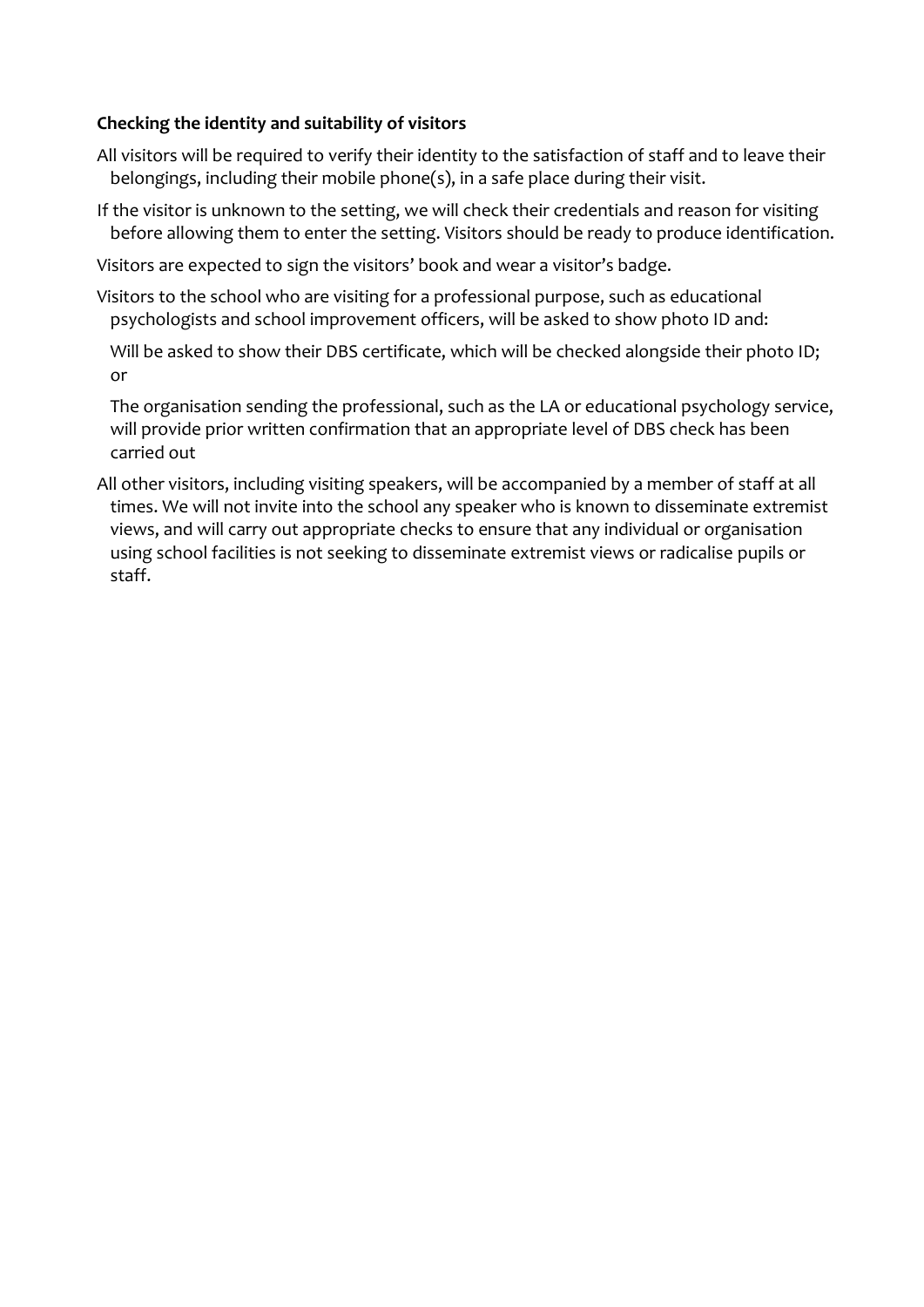## **4. Equality statement**

Some children have an increased risk of abuse, and additional barriers can exist for some children with respect to recognising or disclosing it. We are committed to anti-discriminatory practice and recognise children's diverse circumstances. We ensure that all children have the same protection, regardless of any barriers they may face.

We give special consideration to children who:

Have special educational needs (SEN) or disabilities or health conditions (see section 10)

Are young carers

May experience discrimination due to their race, ethnicity, religion, gender identification or sexuality

Have English as an additional language

Are known to be living in difficult situations – for example, temporary accommodation or where there are issues such as substance abuse or domestic violence

Are at risk of FGM, sexual exploitation, forced marriage, or radicalisation

Are asylum seekers

Are at risk due to either their own or a family member's mental health needs

Are looked after or previously looked after (see section 12)

Are missing from education

Whose parent/carer has expressed an intention to remove them from school to be home educated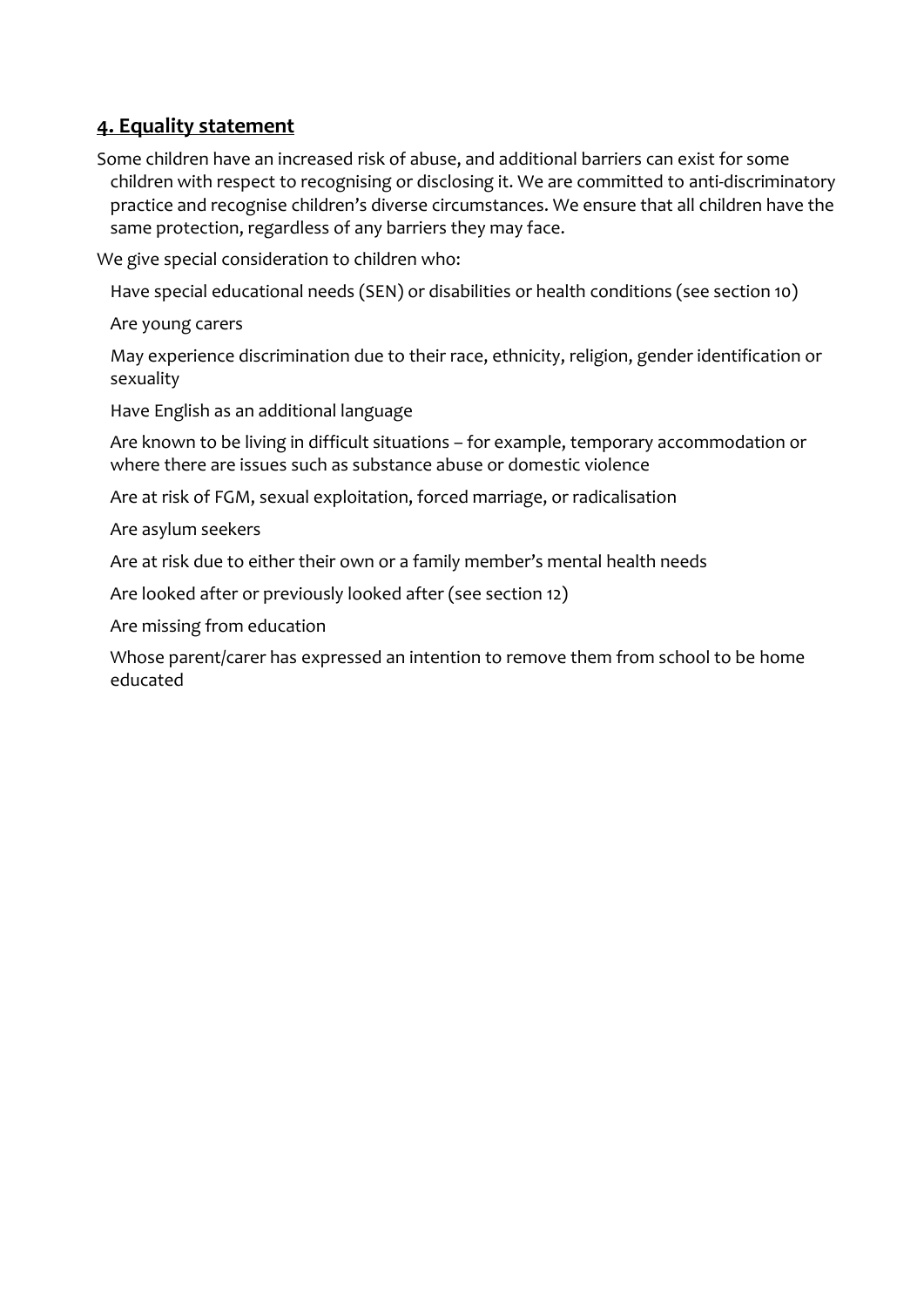## **5.Recognising abuse and taking action**

Staff, volunteers and governors must follow the procedures set out below in the event of a safeguarding issue.

Please note – in this and subsequent sections, you should take any references to the DSL to mean "the DSL (or deputy DSL)".

Early help - If early help is appropriate, the DSL will generally lead on liaising with other agencies and setting up an inter-agency assessment as appropriate. Staff may be required to support other agencies and professionals in an early help assessment, in some cases acting as the lead practitioner.

The DSL will keep the case under constant review and the school will consider a referral to local authority children's social care if the situation does not seem to be improving. Timelines of interventions will be monitored and reviewed.

## **If a child discloses a safeguarding issue to you, you should:**

Listen to and believe them. Allow them time to talk freely and do not ask leading questions

Stay calm and do not show that you are shocked or upset

Tell the child they have done the right thing in telling you. Do not tell them they should have told you sooner

Explain what will happen next and that you will have to pass this information on. Do not promise to keep it a secret

Write up your conversation as soon as possible in the child's own words. Stick to the facts, and do not put your own judgement on it

Sign and date the write-up and pass it on to the DSL immediately. Do not disclose the information to anyone else unless told to do so by a relevant authority involved in the safeguarding process, If it is appropriate to refer the case to local authority children's social care or the police, the DSL will make the referral or support you to do so.

If you make a referral directly you must tell the DSL as soon as possible.

The local authority will make a decision within 1 working day of a referral about what course of action to take and will let the person who made the referral know the outcome. The DSL or person who made the referral must follow up with the local authority if this information is not made available, and ensure outcomes are properly recorded.

If the child's situation does not seem to be improving after the referral, the DSL or person who made the referral must follow local escalation procedures to ensure their concerns have been addressed and that the child's situation improves.

## **If a child is suffering or likely to suffer harm, or in immediate danger**

Tell your DSL immediately.

The DSL will make a referral to children's social care and/or the police **immediately** if you believe a child is suffering or likely to suffer from harm, or is in immediate danger.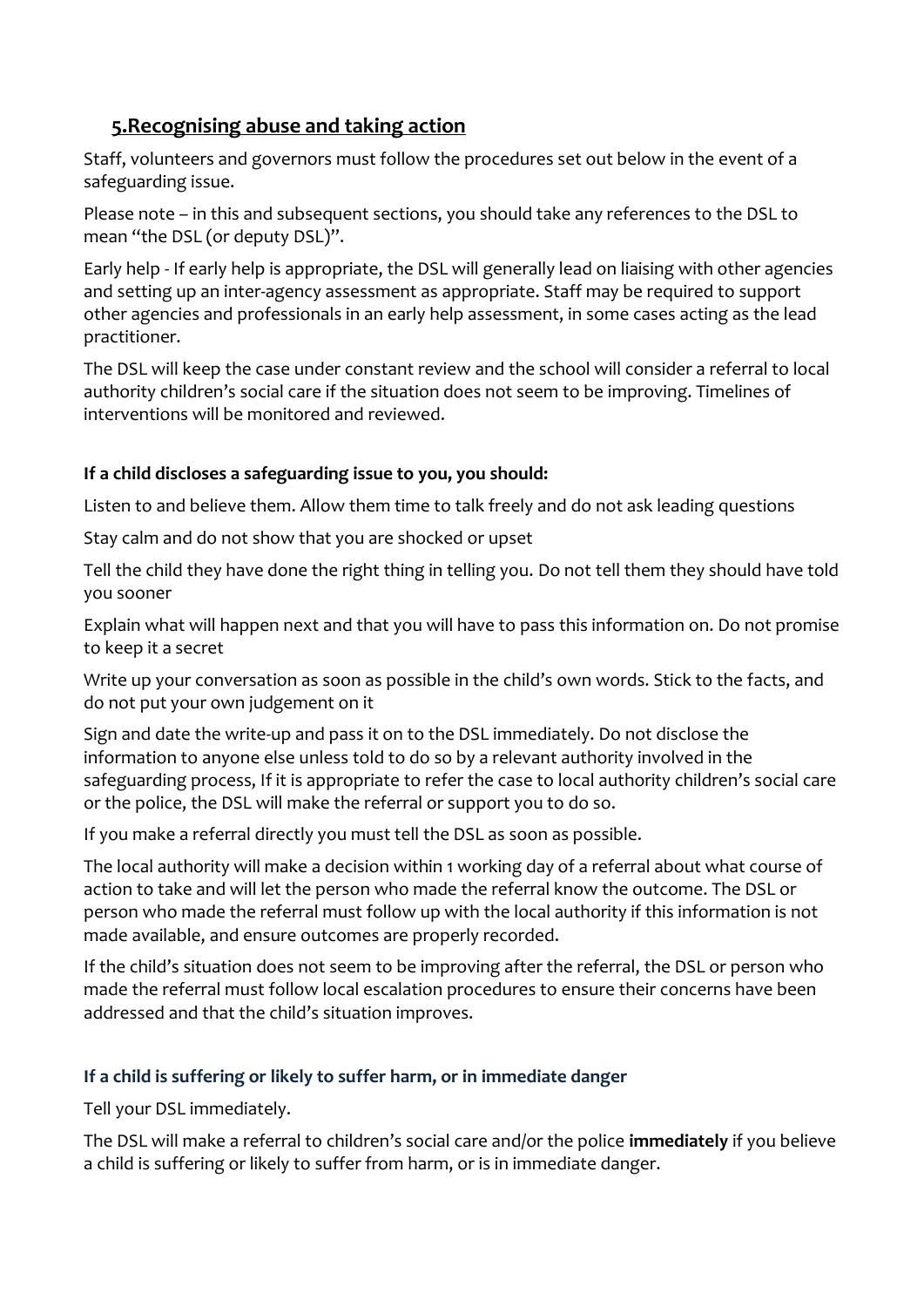**Anyone can make a referral.** Tell the DSL as soon as possible if you make a referral directly.

The following link to the GOV.UK webpage can also be used for reporting child abuse to your local council:

<https://www.gov.uk/report-child-abuse-to-local-council>

### **If you have concerns about a child (as opposed to believing a child is suffering or likely to suffer from harm, or is in immediate danger);**

Speak to a DSL about your concern and agree appropriate action.

If in exceptional circumstances the DSL is not available, this should not delay appropriate action being taken. Speak to a member of the senior leadership team and/or take advice from local authority children's social care. You can also seek advice at any time from the NSPCC helpline on 0808 800 5000. Share details of any actions you take with the DSL as soon as practically possible.

Make a referral to local authority children's social care directly, if appropriate (see 'Referral' below). Share any action taken with the DSL as soon as possible.

### **Early help;**

If early help is appropriate, the DSL will assign a staff member to lead on liaising with other agencies and setting up an inter-agency assessment as appropriate. Staff may be required to support other agencies and professionals in an early help assessment, in some cases acting as the lead practitioner.

The DSL will keep the case under constant review and the school will consider a referral to local authority children's social care if the situation does not seem to be improving. Timelines of interventions will be monitored and reviewed.

## **Concerns about a staff member, supply teacher, volunteer or contractor;**

If you have concerns about a member of staff (including a supply teacher, volunteer or contractor), or an allegation is made about a member of staff (including a supply teacher, volunteer or contractor) posing a risk of harm to children, speak to the headteacher as soon as possible. If the concerns/allegations are about the headteacher, speak to the chair of governors.

The headteacher/chair of governors will then follow the procedures set out in appendix 2, if appropriate.

If the concerns/allegations are about the headteacher, speak to the local authority designated officer (LADO).

Where you believe there is a conflict of interest in reporting a concern or allegation about a member of staff (including a supply teacher, volunteer or contractor) to the headteacher, report it directly to the local authority designated officer (LADO).

Where appropriate, the school will inform Ofsted of the allegation and actions taken, within the necessary timescale.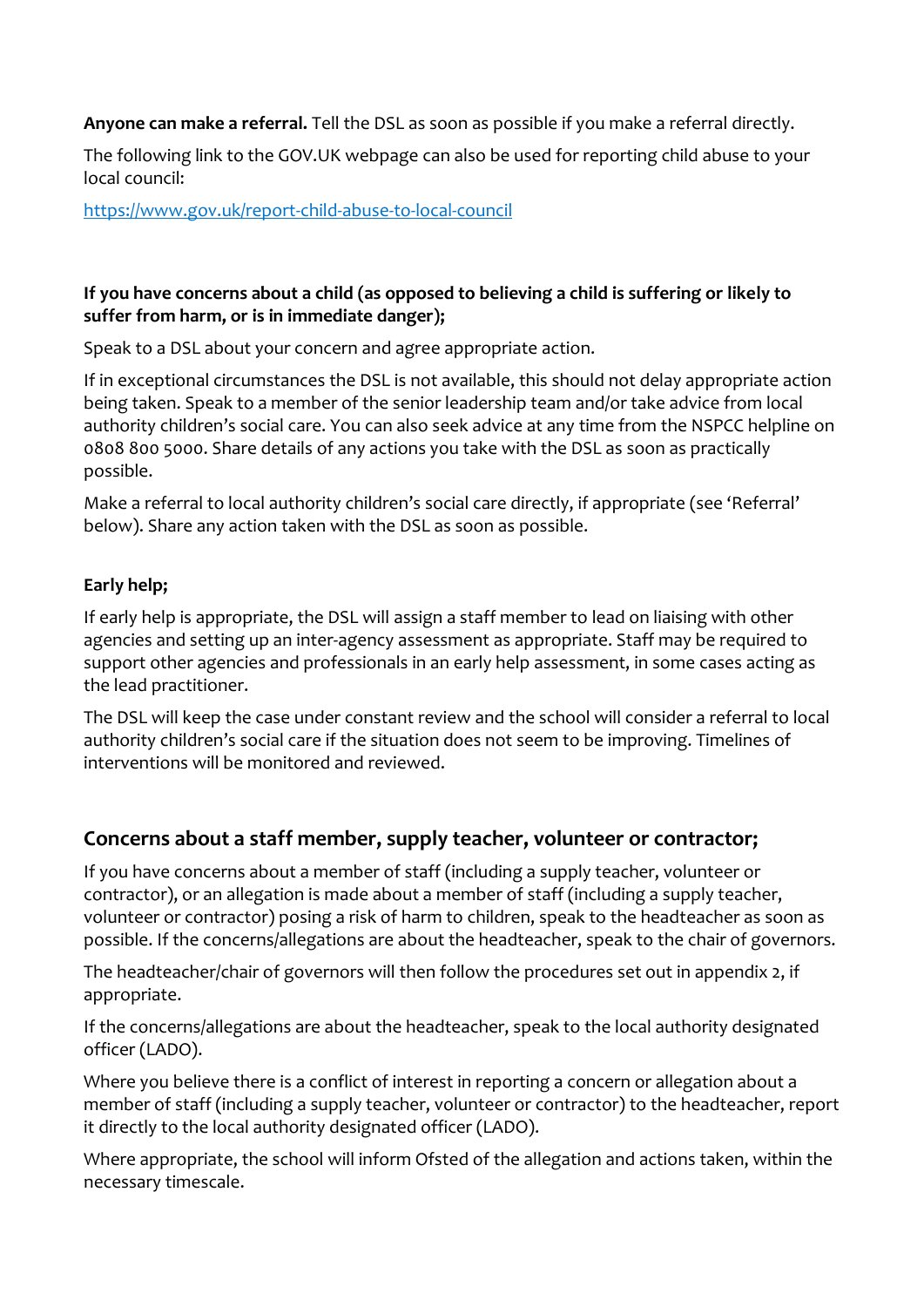## **Allegations of abuse made against other pupils;**

We recognise that children are capable of abusing their peers. Abuse will never be tolerated or passed off as "banter", "just having a laugh" or "part of growing up", as this can lead to a culture of unacceptable behaviours and an unsafe environment for pupils.

We also recognise the gendered nature of peer-on-peer abuse. However, all peer-on-peer abuse is unacceptable and will be taken seriously.

Most cases of pupils hurting other pupils will be dealt with under our school's behaviour policy, but this child protection and safeguarding policy will apply to any allegations that raise safeguarding concerns. This might include where the alleged behaviour:

Is serious, and potentially a criminal offence

Could put pupils in the school at risk

Is violent

Involves pupils being forced to use drugs or alcohol

Involves sexual exploitation, sexual abuse or sexual harassment, such as indecent exposure, sexual assault, upskirting or sexually inappropriate pictures or videos (including the sharing of nudes and semi-nudes)

See appendix 3 for more information about peer-on-peer abuse.

### **Procedures for dealing with allegations of peer-on-peer abuse**

If a pupil makes an allegation of abuse against another pupil:

You must record the allegation and tell the DSL, but do not investigate it

The DSL will contact the local authority children's social care team and follow its advice, as well as the police if the allegation involves a potential criminal offence

The DSL will put a risk assessment and support plan into place for all children involved (including the victim(s), the child(ren) against whom the allegation has been made and any others affected) with a named person they can talk to if needed

The DSL will contact the children and adolescent mental health services (CAMHS), if appropriate

### **Creating a supportive environment in school and minimising the risk of peer-on-peer abuse**

We recognise the importance of taking proactive action to minimise the risk of peer-on-peer abuse, and of creating a supportive environment where victims feel confident in reporting incidents.

To achieve this, we will:

Challenge any form of derogatory or sexualised language or inappropriate behaviour between peers, including requesting or sending sexual images

Be vigilant to issues that particularly affect different genders – for example, sexualised or aggressive touching or grabbing towards female pupils, and initiation or hazing type violence with respect to boys

Ensure our curriculum helps to educate pupils about appropriate behaviour and consent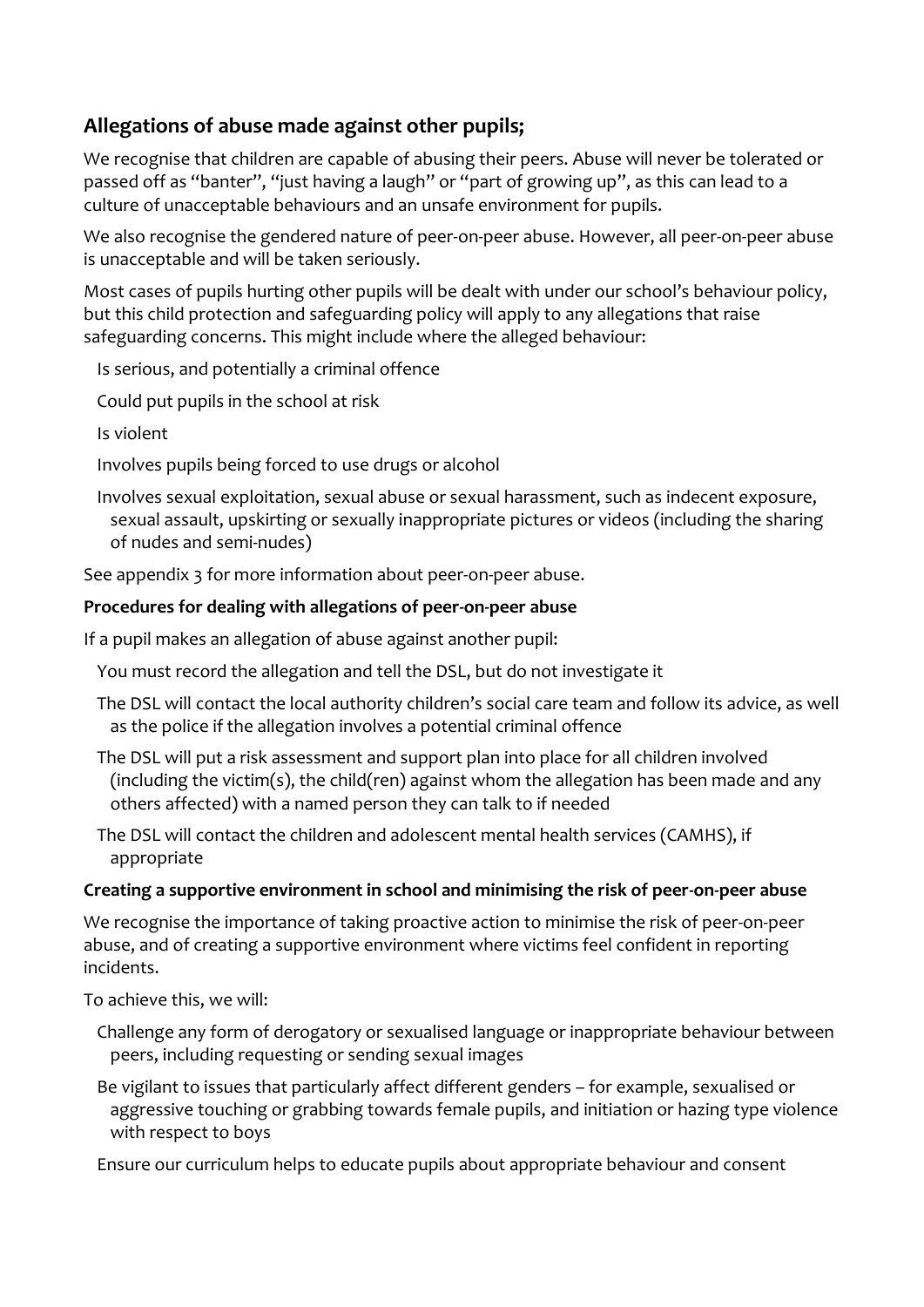Ensure pupils are able to easily and confidently report abuse using our reporting systems (as described in section 7.10 below)

Ensure staff reassure victims that they are being taken seriously

Ensure staff are trained to understand:

- o How to recognise the indicators and signs of peer-on-peer abuse, and know how to identify it and respond to reports
- o That even if there are no reports of peer-on-peer abuse in school, it does not mean it is not happening – staff should maintain an attitude of "it could happen here"
- o That if they have any concerns about a child's welfare, they should act on them immediately rather than wait to be told, and that victims may not always make a direct report. For example:
	- Children can show signs or act in ways they hope adults will notice and react to
	- A friend may make a report
	- A member of staff may overhear a conversation
	- A child's behaviour might indicate that something is wrong
- o That certain children may face additional barriers to telling someone because of their vulnerability, disability, gender, ethnicity and/or sexual orientation
- o That a pupil harming a peer could be a sign that the child is being abused themselves, and that this would fall under the scope of this policy
- o The important role they have to play in preventing peer-on-peer abuse and responding where they believe a child may be at risk from it
- o That they should speak to the DSL if they have any concerns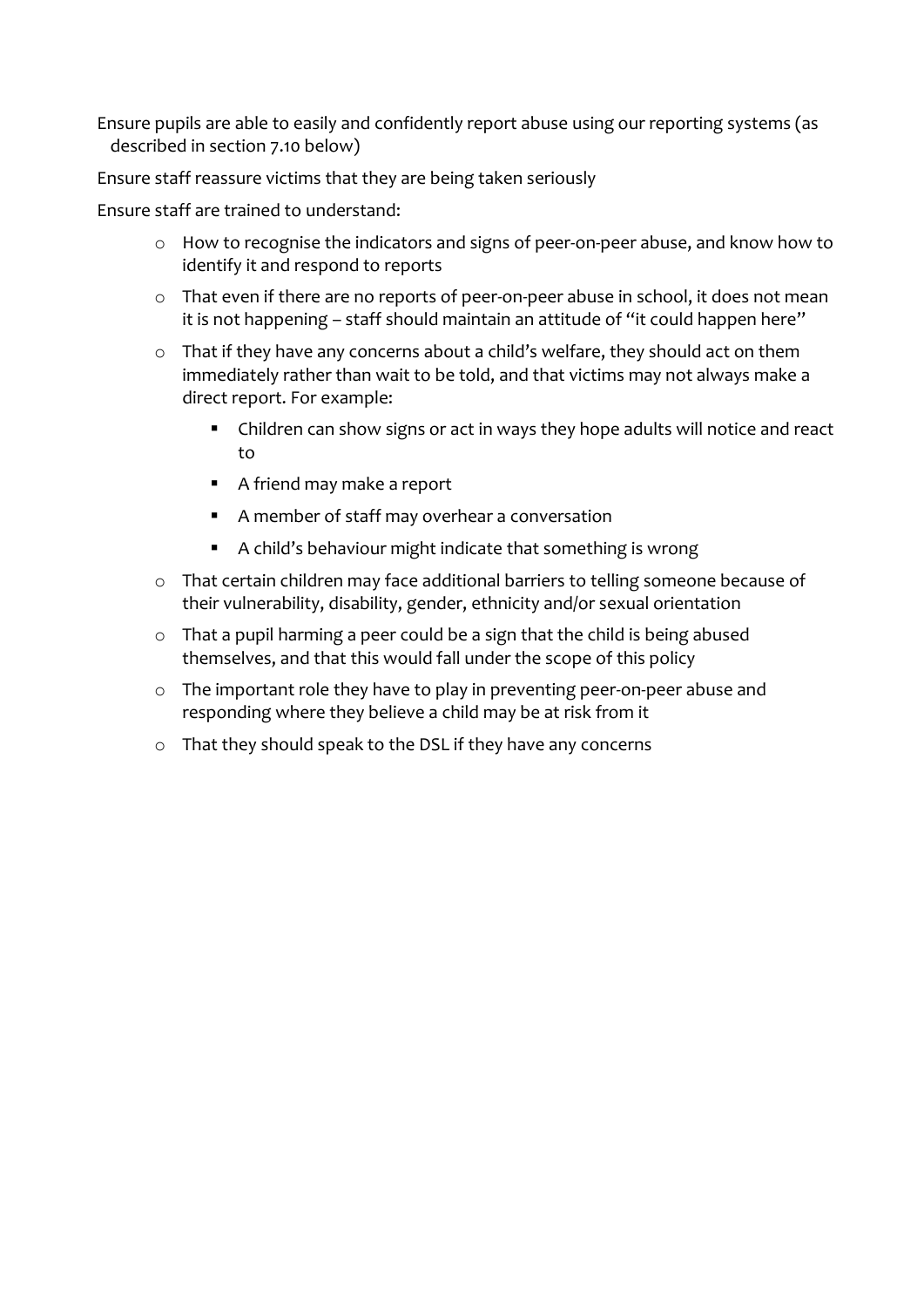**6.Confidentiality and Information Sharing** (refer to the School Confidentiality and Information Sharing Policy)

- The school, and all members of staff at the school, will ensure that all data about pupils is handled in accordance with the requirements of the law, and any national and local guidance.
- Any member of staff who has access to sensitive information about a child or the child's family must take all reasonable steps to ensure that such information is only disclosed to those people who need to know.
- Regardless of the duty of confidentiality, if any member of staff has reason to believe that a child may be suffering harm, or be at risk of harm, their duty is to forward this information without delay to the Designated Safeguarding Lead.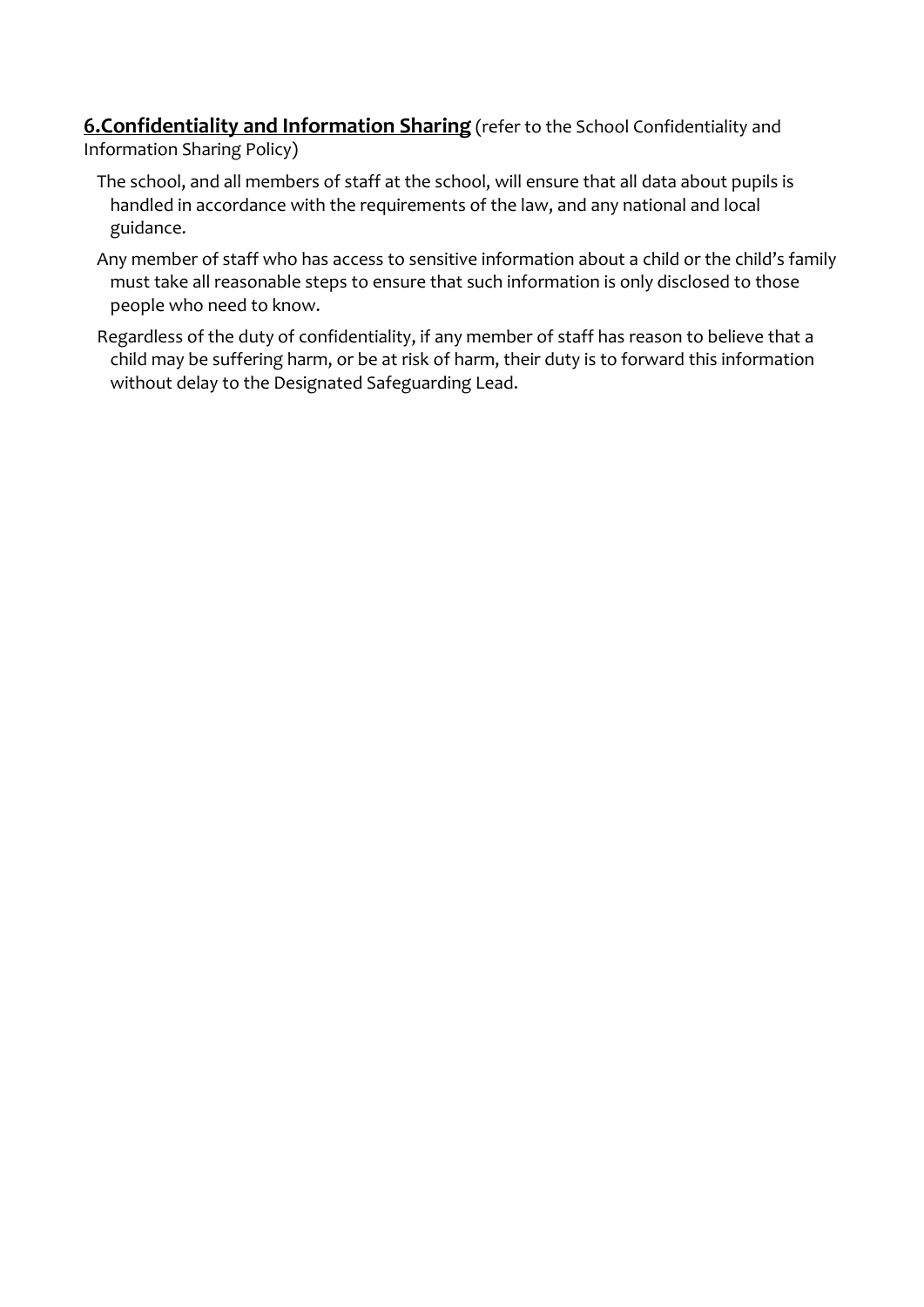## **7.Online safety and the use of mobile technology**

We recognise the importance of safeguarding children from potentially harmful and inappropriate online material, and we understand that technology is a significant component in many safeguarding and wellbeing issues.

To address this, our school aims to:

Have robust processes in place to ensure the online safety of pupils, staff, volunteers and governors

Protect and educate the whole school community in its safe and responsible use of technology, including mobile and smart technology (which we refer to as 'mobile phones')

Set clear guidelines for the use of mobile phones for the whole school community

Establish clear mechanisms to identify, intervene in and escalate any incidents or concerns, where appropriate

### **The 4 key categories of risk;**

Our approach to online safety is based on addressing the following categories of risk:

Content – being exposed to illegal, inappropriate or harmful content, such as pornography, fake news, racism, misogyny, self-harm, suicide, anti-Semitism, radicalisation and extremism

Contact – being subjected to harmful online interaction with other users, such as peer-topeer pressure, commercial advertising and adults posing as children or young adults with the intention to groom or exploit them for sexual, criminal, financial or other purposes

Conduct – personal online behaviour that increases the likelihood of, or causes, harm, such as making, sending and receiving explicit images (e.g. consensual and non-consensual sharing of nudes and semi-nudes and/or pornography), sharing other explicit images and online bullying.

Commerce – risks such as online gambling, inappropriate advertising, phishing and/or financial scams

### **To meet our aims and address the risks above we will:**

Educate pupils about online safety as part of our curriculum. For example:

o The safe use of social media, the internet and technology

o Keeping personal information private

- oHow to recognise unacceptable behaviour online
- o How to report any incidents of cyber-bullying, ensuring pupils are encouraged to do so, including where they are a witness rather than a victim

Train staff, as part of their induction, on safe internet use and online safeguarding issues including cyber-bullying and the risks of online radicalisation. All staff members will receive refresher training at least once each academic year

Educate parents/carers about online safety via our website, communications sent directly to them and during parents' evenings. We will also share clear procedures with them so they know how to raise concerns about online safety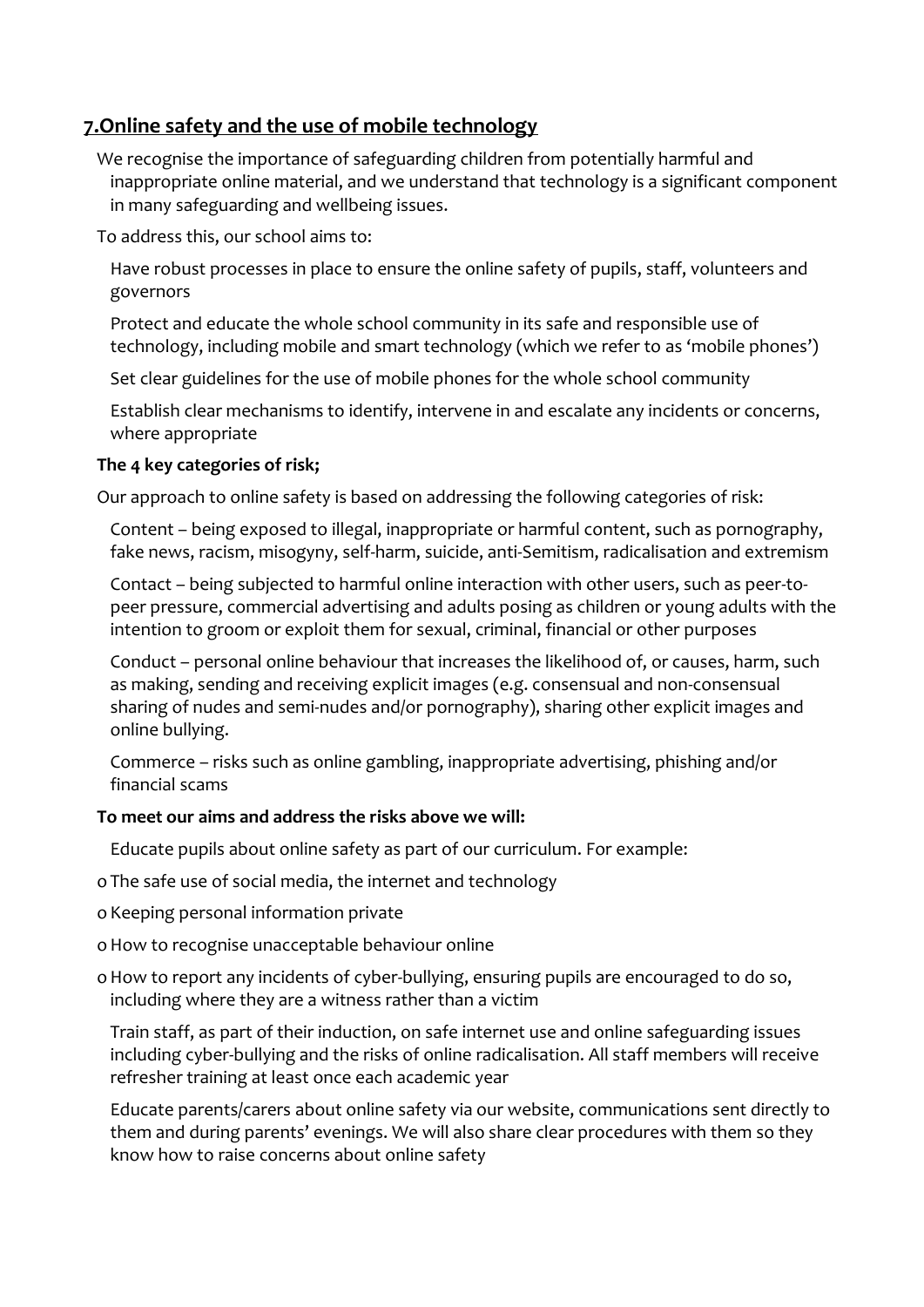Make sure staff are aware of any restrictions placed on them with regards to the use of their mobile phone and cameras, for example that:

- o Staff are allowed to bring their personal phones to school for their own use, but will limit such use to non-contact time when pupils are not present
- o Staff will not take pictures or recordings of pupils on their personal phones or cameras

Make all pupils, parents/carers, staff, volunteers and governors aware that they are expected to sign an agreement regarding the acceptable use of the internet in school, use of the school's ICT systems and use of their mobile and smart technology

Explain the sanctions we will use if a pupil is in breach of our policies on the acceptable use of the internet and mobile phones

Make sure all staff, pupils and parents/carers are aware that staff have the power to search pupils' phones, as set out in the DfE's guidance on searching, screening and confiscation

Put in place robust filtering and monitoring systems to limit children's exposure to the 4 key categories of risk (described above) from the school's IT systems

Carry out an annual review of our approach to online safety, supported by an annual risk assessment that considers and reflects the risks faced by our school community

This section summarises our approach to online safety and mobile phone use. For comprehensive details about our school's policy on online safety and the use of mobile phones, please refer to our online safety policy and mobile phone policy, which you can find on our website.

Please refer to our E-safety policy for further information.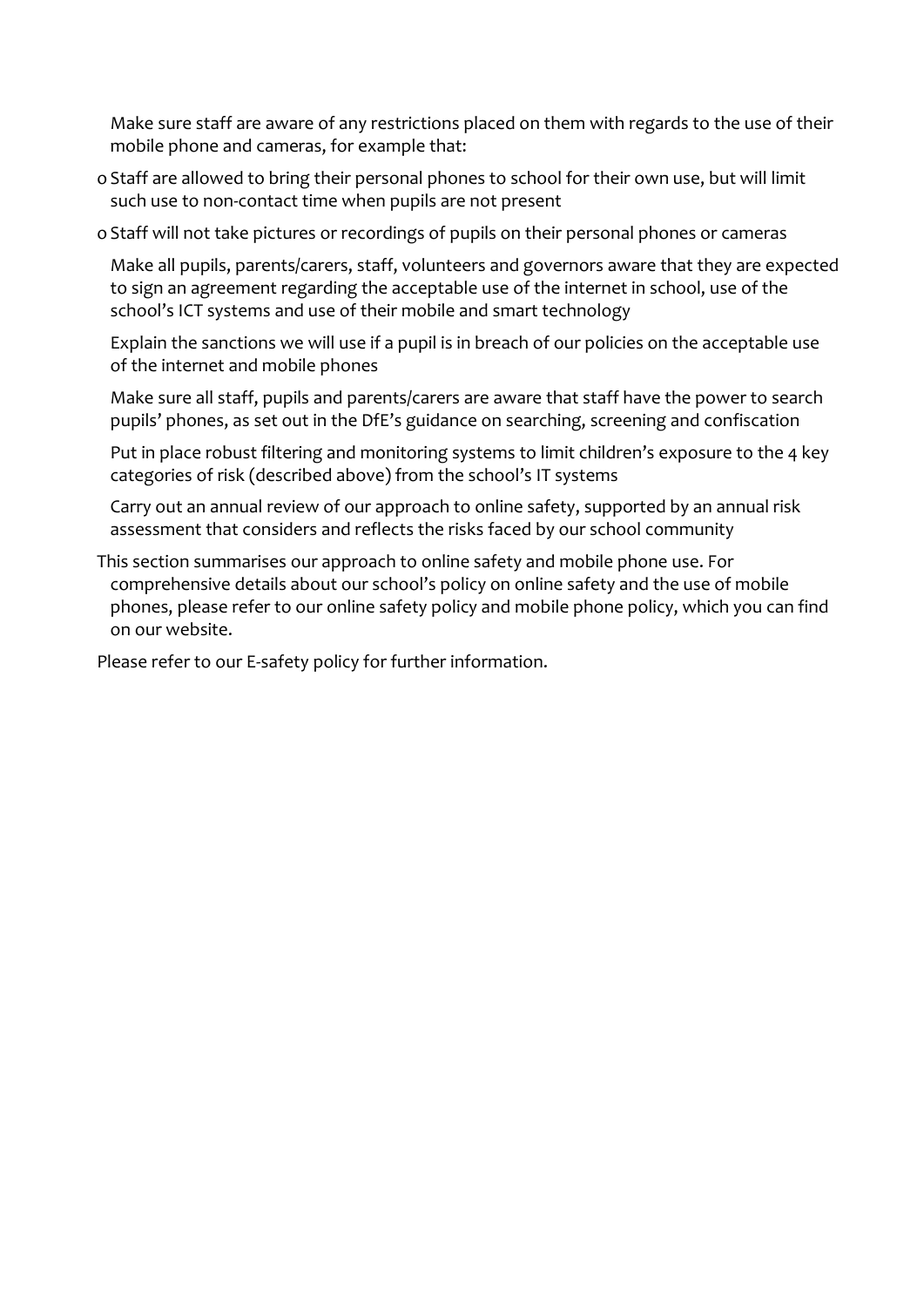#### **Appendix 1: Definitions and Symptoms of Abuse**

There are four main categories of abuse – physical injury, neglect, sexual abuse and emotional abuse. The list of symptoms given is not exhaustive or comprehensive but consists of frequently observed symptoms. It is important to remember that most abuse involves more than one main type, for example, sexual and emotional abuse may be recognised together. These symptoms, for example cuts and grazes, may also be accidental and not a sign of abuse.

| <b>Definitions</b>                                                                                                                                                                                                                                                                                                                                                                         |                                                                                                                                                             | <b>Symptoms</b>                                                                                                            |                                                                                                                                                                                                                                                                                        |
|--------------------------------------------------------------------------------------------------------------------------------------------------------------------------------------------------------------------------------------------------------------------------------------------------------------------------------------------------------------------------------------------|-------------------------------------------------------------------------------------------------------------------------------------------------------------|----------------------------------------------------------------------------------------------------------------------------|----------------------------------------------------------------------------------------------------------------------------------------------------------------------------------------------------------------------------------------------------------------------------------------|
| <b>Physical Abuse</b><br>Actual or risk of physical<br>injury to a child or failure<br>to prevent physical injury<br>(or suffering) to a child,<br>including deliberate<br>poisoning, suffocation<br>and factitious illness by<br>proxy. This includes<br>excessive punishment.                                                                                                            | Behaviour changes<br>Wet bed<br>withdrawal/regression<br>Finger marks<br><b>Broken bones</b><br>Cuts and grazes<br>Afraid of physical<br>contact            | Violent<br>behaviour during<br>role play<br>Cigarette burns<br>Cowering                                                    | Changing explanation of<br>injuries<br>Not wanting to go home with<br>parent or carer<br>Bruising in unusual areas<br>Frequent unexplained injuries<br>Aggressive language and use<br>of threats<br>Unwillingness to change<br>clothes                                                 |
| <b>Neglect</b><br>Actual or risk of<br>persistent or severe<br>neglect of a child or the<br>failure to protect a child<br>from exposure to any<br>kind of danger, including<br>cold or starvation.<br>Extreme failure to carry<br>out important aspects of<br>care, resulting in the<br>significant impairment of<br>the child's health or<br>development, including<br>failure to thrive. | Body sores<br>Unkempt hair<br>Behaviour problems<br>Lack of respect<br>Often in trouble - police<br>Always out at all hours<br>Significantly<br>underweight | Dirty<br>Urine smells<br>No parental<br>interest<br>Attention<br>seeking<br><b>Bullying</b><br><b>Stealing</b><br>Jealousy | Cold - complaining of<br>Hunger - complaining of<br>Not wanting to communicate<br>Use of bad language<br>Lack of confidence - low self-<br>esteem<br>Lack of appropriate clothing                                                                                                      |
| <b>Sexual Abuse</b>                                                                                                                                                                                                                                                                                                                                                                        | Change of behaviour<br>Rocking<br>Role play<br>Withdrawn<br>Stained underwear                                                                               | Rejecting<br>physical contact<br>or demanding<br>attention                                                                 | Physical evidence - marks,<br>bruising<br>Bruising/marks near genital<br>area<br>Inappropriate behaviour-<br>language<br>Pain going to toilet, strong<br>urine<br>Drawing - inappropriate<br>knowledge<br>Relationships with other adults<br>or children for example, being<br>forward |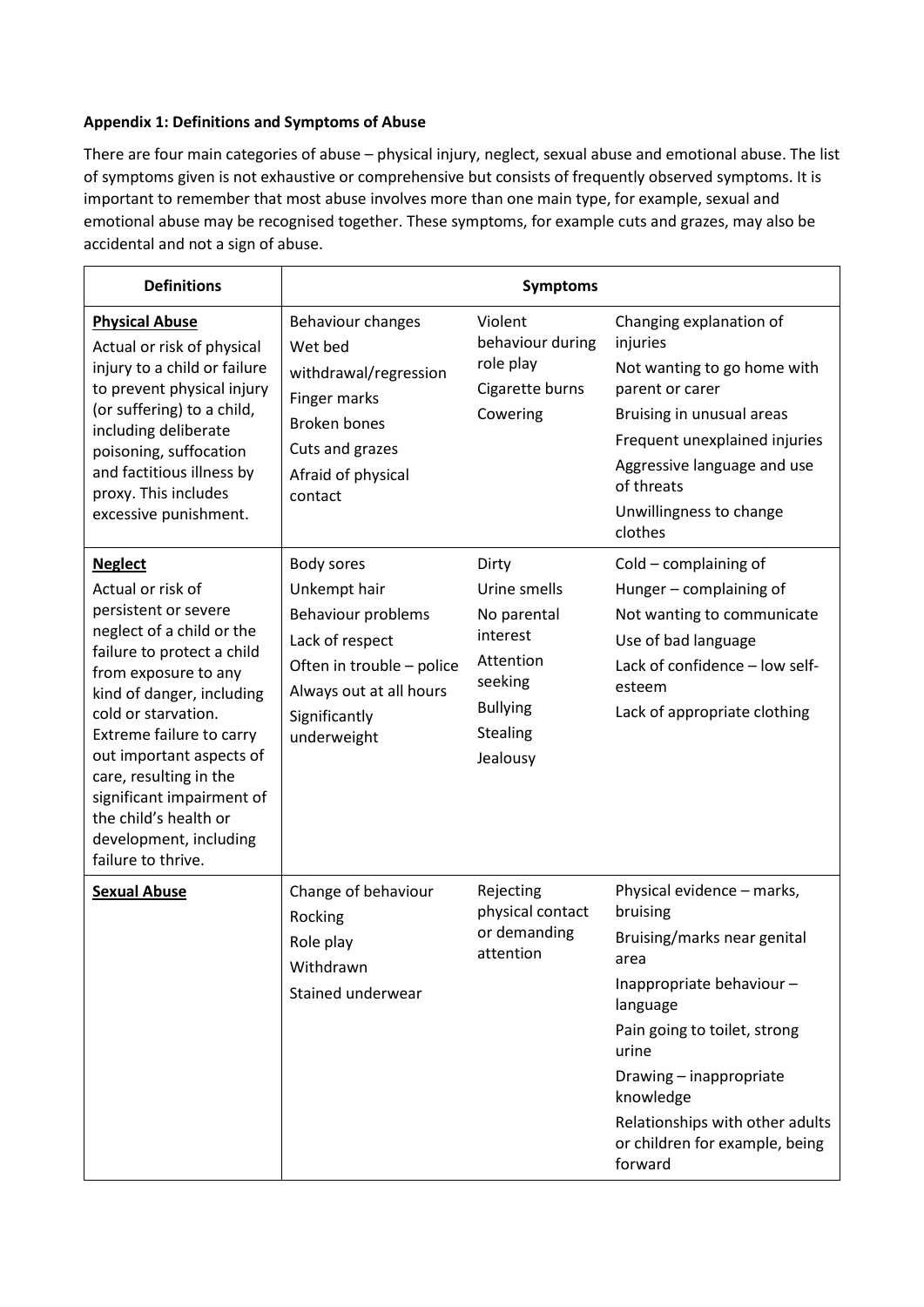| informed consent or that<br>violate the social taboos<br>of family roles.                                                                                                                                                                                                                                      |                                                                                            |                                                                                                         |                                                                                                                                                                                                                   |
|----------------------------------------------------------------------------------------------------------------------------------------------------------------------------------------------------------------------------------------------------------------------------------------------------------------|--------------------------------------------------------------------------------------------|---------------------------------------------------------------------------------------------------------|-------------------------------------------------------------------------------------------------------------------------------------------------------------------------------------------------------------------|
| <b>Emotional Abuse</b><br>Crying<br>Actual or risk of severe<br>adverse effect on the<br>emotional and<br>behavioural development<br>of a child caused by<br>persistent or severe<br>emotional ill-treatment<br>or rejection. It is<br>important to remember<br>that all abuse involves<br>some emotional ill- | Not wanting to socialise<br>Cringing<br>Self-infliction<br>Lack of confidence<br>Withdrawn | Rocking<br><b>Bad behaviour</b><br>Aggression<br>Attention<br>seeking<br>Clingy<br>Behaviour<br>changes | Bribery by parent<br>Afraid of authoritative figures<br>Picking up points through<br>conversation with children<br>Treating others as you have<br>been treated<br>Isolation from peers - unable<br>to communicate |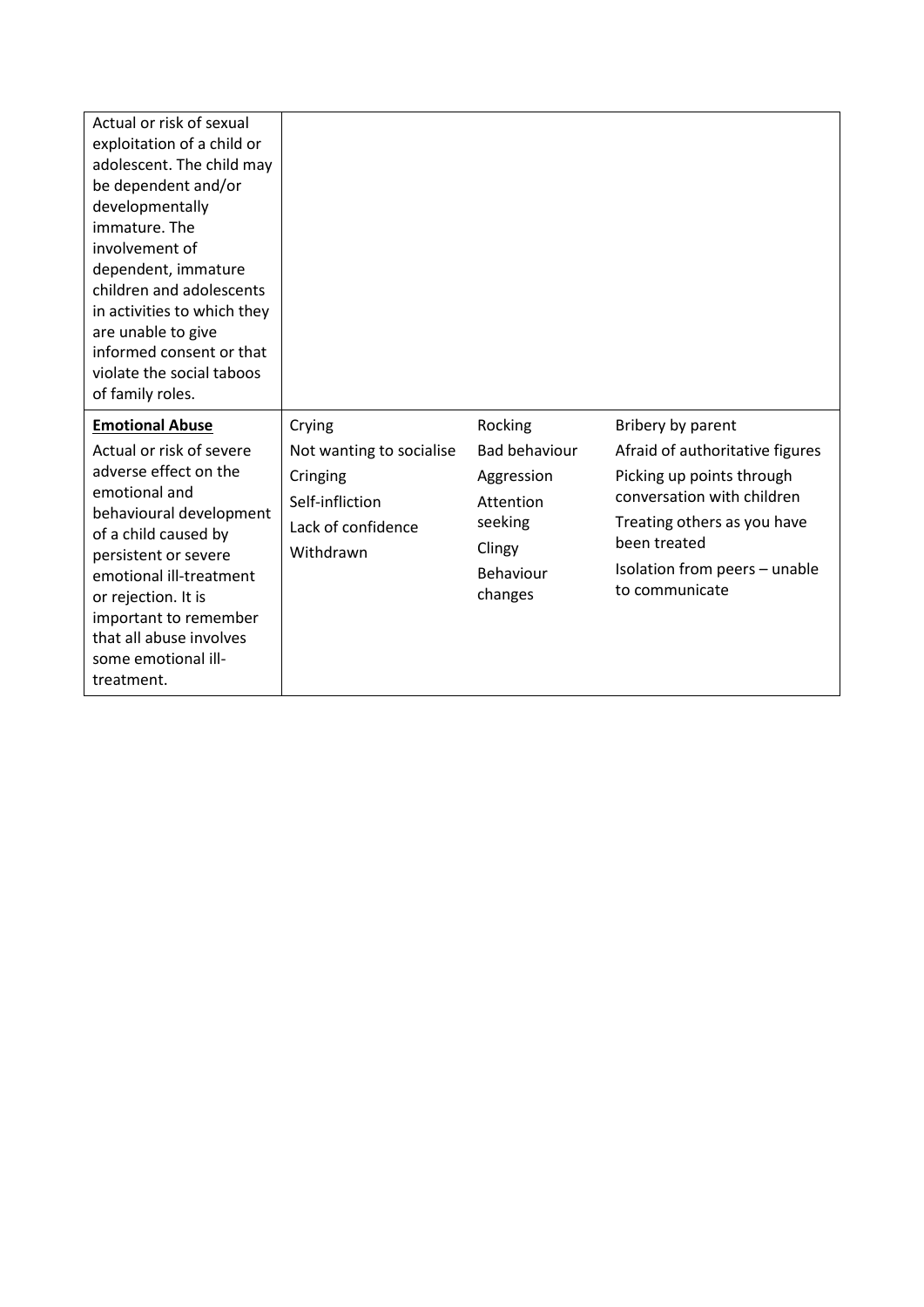#### **Safeguarding Children: Whistle Blowing**

Staff must acknowledge their individual responsibility to bring matters of concern to the attention of the Head Teacher. Although this can be difficult this is particularly important where the welfare of children may be at risk. You may be the first to recognise that something is wrong but may not feel able to express your concerns out of a feeling that this would be disloyal to colleagues or you may fear harassment or victimisation. These feelings, however natural, must never result in a child or young person continuing to be unnecessarily at risk. Remember it is often the most vulnerable children or young people who are targeted. These children need someone like you to safeguard their welfare.

#### *Don't think what if I'm wrong - think what if I'm right*

#### **Reasons for whistleblowing**

Each individual has a responsibility for raising concerns about unacceptable practice or behaviour in order to:

- prevent the problem worsening or widening
- protect or reduce risks to others
- prevent becoming implicated yourself

#### **What stops people from whistleblowing**

- Starting a chain of events which spirals
- Disrupting the work or project
- Fear of getting it wrong
- Fear of repercussions or damaging careers
- Fear of not being believed

#### **How to raise a concern**

• You should voice your concerns, suspicions or uneasiness as soon as you feel you can. The earlier a concern is expressed the easier and sooner action can be taken.

- Try to pinpoint exactly what practice is concerning you and why
- Approach the Head teacher
- If your concern is about your Headteacher you should approach the CEO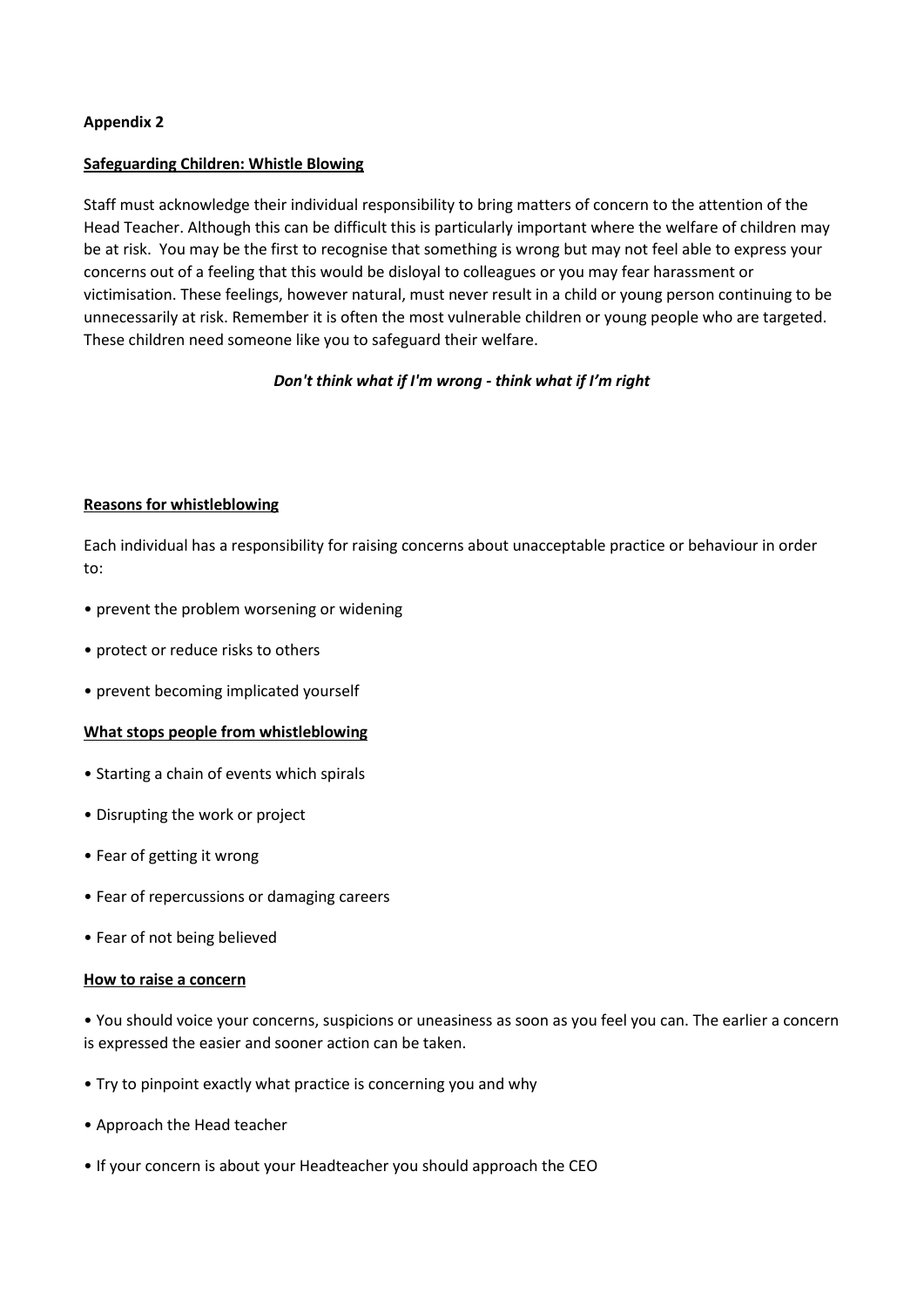- If your concern is about the CEO you should contact The Interim Executive Board Chair, Mrs. Jane Mackay.
- Make sure you get a satisfactory response don't let matters rest

• Put your concerns in writing, outlining the background and history, giving names, dates and places where you can.

• A member of staff is not expected to prove the truth of an allegation but you will need to demonstrate sufficient grounds for the concern.

#### **What happens next?**

- You should be given information on the nature and progress of any enquiries
- Your employer has a responsibility to protect you from harassment or victimisation
- No action will be taken against you if the concern proves to be unfounded and was raised in good faith.
- Malicious allegations may be considered as a disciplinary offence

#### **Self reporting**

There may be occasions where a member of staff has a personal difficulty, perhaps a physical or mental health problem, which they know to be impinging on their professional competence. Staff have a responsibility to discuss such a situation with their line manager so professional and personal support can be offered. Whilst such reporting will remain confidential in most instances, this cannot be guaranteed where personal difficulties raise concerns about the welfare or safety of children

#### **Further advice and support**

It is recognised that whistle blowing can be difficult and stressful. Advice and support is available from your line manager, HR department and/or your professional or trade union.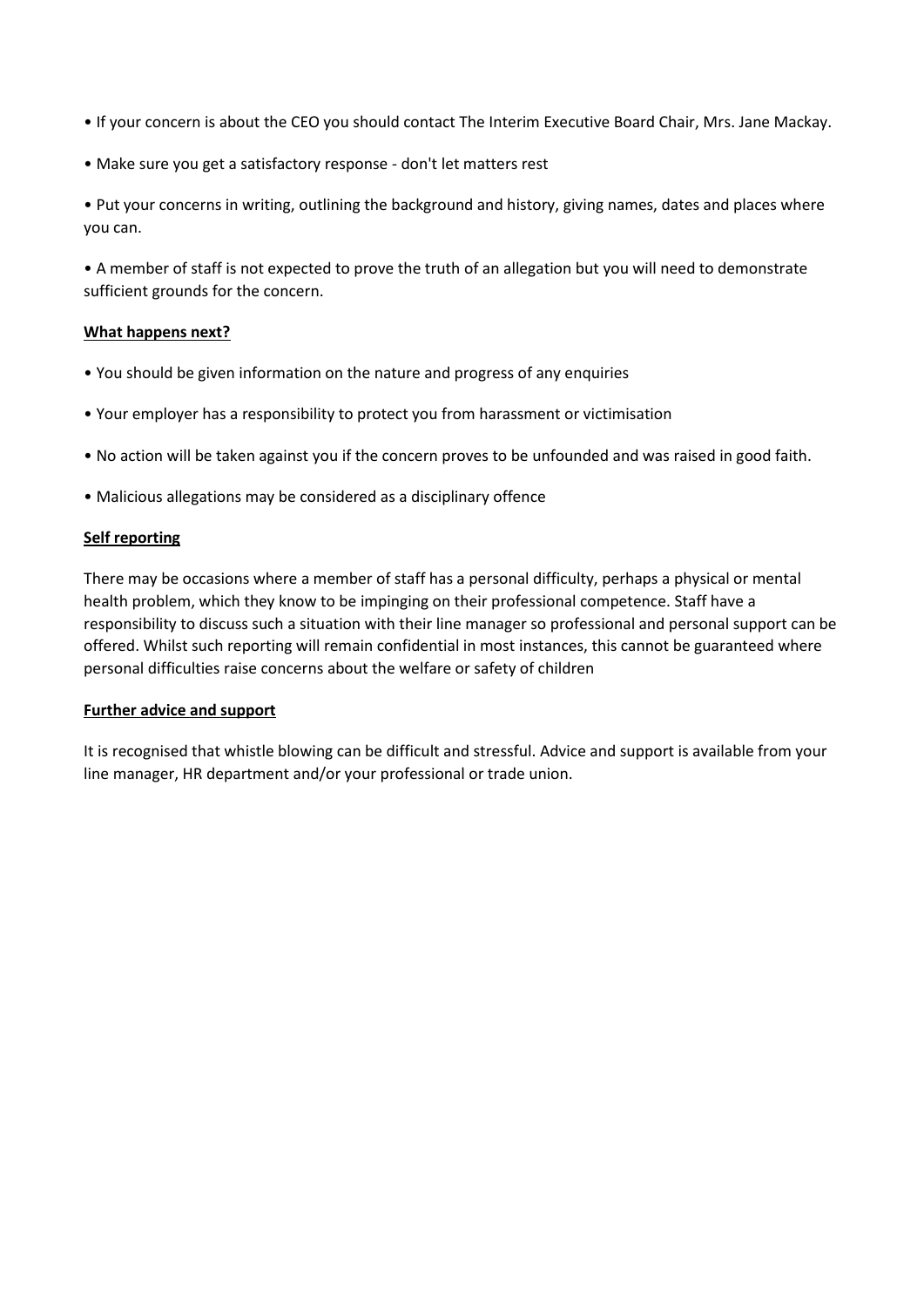#### **Appendix 3: Specific Safeguarding Issues**

#### **Children missing from education**

A child going missing from education, particularly repeatedly, can be a warning sign of a range of safeguarding issues. This might include abuse or neglect, such as sexual abuse or exploitation or child criminal exploitation, or issues such as mental health problems, substance abuse, radicalisation, FGM or forced marriage.

There are many circumstances where a child may become missing from education, but some children are particularly at risk. These include children who:

- > Are at risk of harm or neglect
- > Are at risk of forced marriage or FGM
- Come from Gypsy, Roma, or Traveller families
- > Come from the families of service personnel
- Go missing or run away from home or care
- Are supervised by the youth justice system
- > Cease to attend a school
- Come from new migrant families

We will follow our procedures for unauthorised absence and for dealing with children who go missing from education, particularly on repeat occasions, to help identify the risk of abuse and neglect, including sexual exploitation, and to help prevent the risks of going missing in future. This includes informing the local authority if a child leaves the school without a new school being named, and adhering to requirements with respect to sharing information with the local authority, when applicable, when removing a child's name from the admission register at non-standard transition points.

Staff will be trained in signs to look out for and the individual triggers to be aware of when considering the risks of potential safeguarding concerns which may be related to being missing, such as travelling to conflict zones, FGM and forced marriage.

If a staff member suspects that a child is suffering from harm or neglect, we will follow local child protection procedures, including with respect to making reasonable enquiries. We will make an immediate referral to the local authority children's social care team, and the police, if the child is suffering or likely to suffer from harm, or in immediate danger.

#### **Child criminal exploitation**

Child criminal exploitation (CCE) is a form of abuse where an individual or group takes advantage of an imbalance of power to coerce, control, manipulate or deceive a child into criminal activity, in exchange for something the victim needs or wants, and/or for the financial or other advantage of the perpetrator or facilitator, and/or through violence or the threat of violence.

The abuse can be perpetrated by males or females, and children or adults. It can be a one-off occurrence or a series of incidents over time, and range from opportunistic to complex organised abuse.

The victim can be exploited even when the activity appears to be consensual. It does not always involve physical contact and can happen online. For example, young people may be forced to work in cannabis factories, coerced into moving drugs or money across the country (county lines), forced to shoplift or pickpocket, or to threaten other young people.

Indicators of CCE can include a child: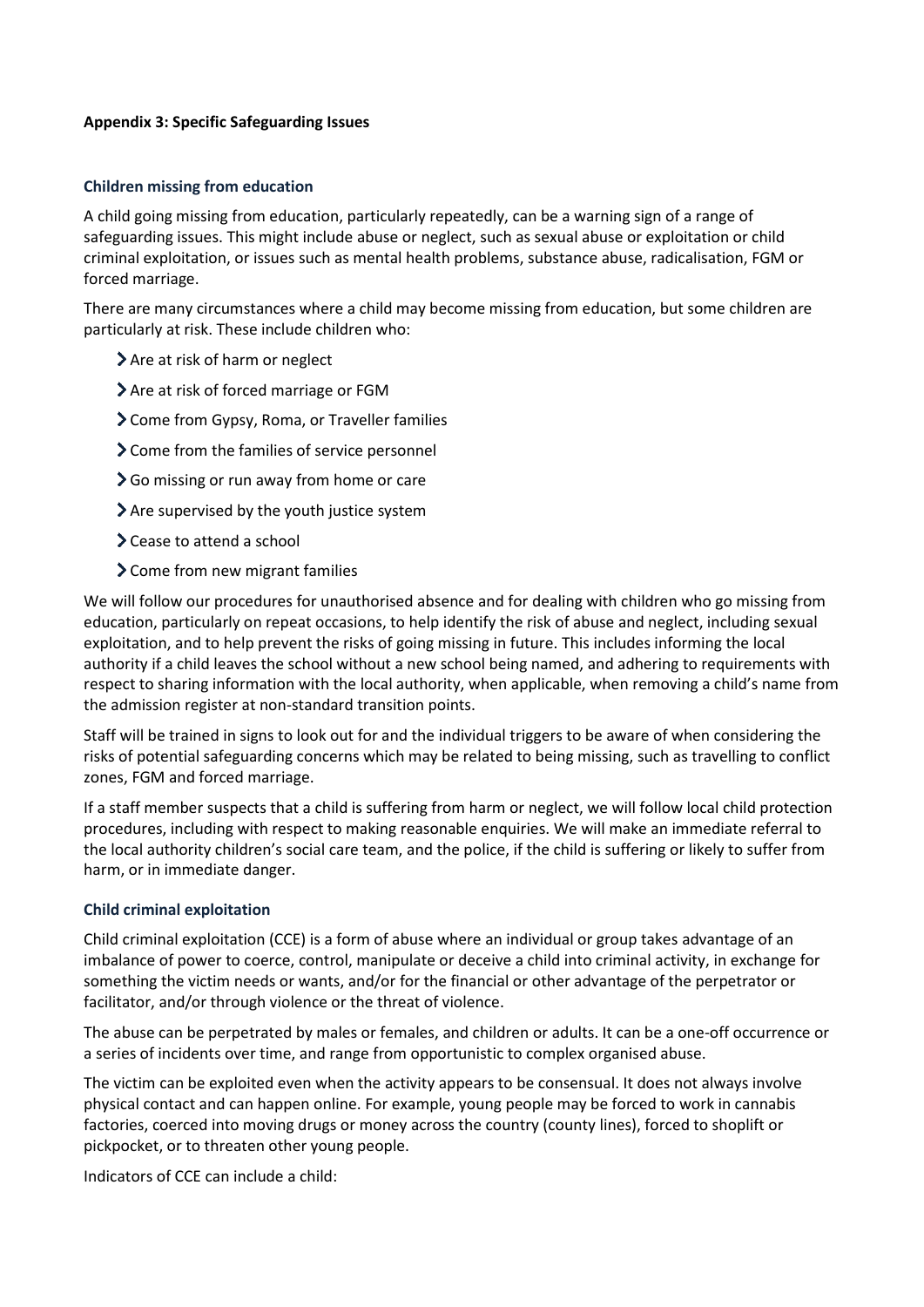- Appearing with unexplained gifts or new possessions
- Associating with other young people involved in exploitation
- $\sum$  Suffering from changes in emotional wellbeing
- Misusing drugs and alcohol
- Going missing for periods of time or regularly coming home late
- Regularly missing school or education
- Not taking part in education

If a member of staff suspects CCE, they will discuss this with the DSL. The DSL will trigger the local safeguarding procedures, including a referral to the local authority's children's social care team and the police, if appropriate.

#### **Child sexual exploitation**

Child sexual exploitation (CSE) is a form of child sexual abuse where an individual or group takes advantage of an imbalance of power to coerce, manipulate or deceive a child into sexual activity, in exchange for something the victim needs or wants and/or for the financial advantage or increased status of the perpetrator or facilitator. It may, or may not, be accompanied by violence or threats of violence.

The abuse can be perpetrated by males or females, and children or adults. It can be a one-off occurrence or a series of incidents over time, and range from opportunistic to complex organised abuse.

The victim can be exploited even when the activity appears to be consensual. Children or young people who are being sexually exploited may not understand that they are being abused. They often trust their abuser and may be tricked into believing they are in a loving, consensual relationship.

CSE can include both physical contact (penetrative and non-penetrative acts) and non-contact sexual activity. It can also happen online. For example, young people may be persuaded or forced to share sexually explicit images of themselves, have sexual conversations by text, or take part in sexual activities using a webcam. CSE may also occur without the victim's immediate knowledge, for example through others copying videos or images.

In addition to the CCE indicators above, indicators of CSE can include a child:

- Having an older boyfriend or girlfriend
- Suffering from sexually transmitted infections or becoming pregnant

If a member of staff suspects CSE, they will discuss this with the DSL. The DSL will trigger the local safeguarding procedures, including a referral to the local authority's children's social care team and the police, if appropriate.

#### **Domestic abuse**

Children can witness and be adversely affected by domestic abuse and/or violence at home where it occurs between family members. In some cases, a child may blame themselves for the abuse or may have had to leave the family home as a result.

Types of domestic abuse include intimate partner violence, abuse by family members, teenage relationship abuse and child/adolescent to parent violence and abuse. Anyone can be a victim of domestic abuse, regardless of gender, age, ethnicity, socioeconomic status, sexuality or background, and domestic abuse can take place inside or outside of the home.

Exposure to domestic abuse and/or violence can have a serious, long-lasting emotional and psychological impact on children.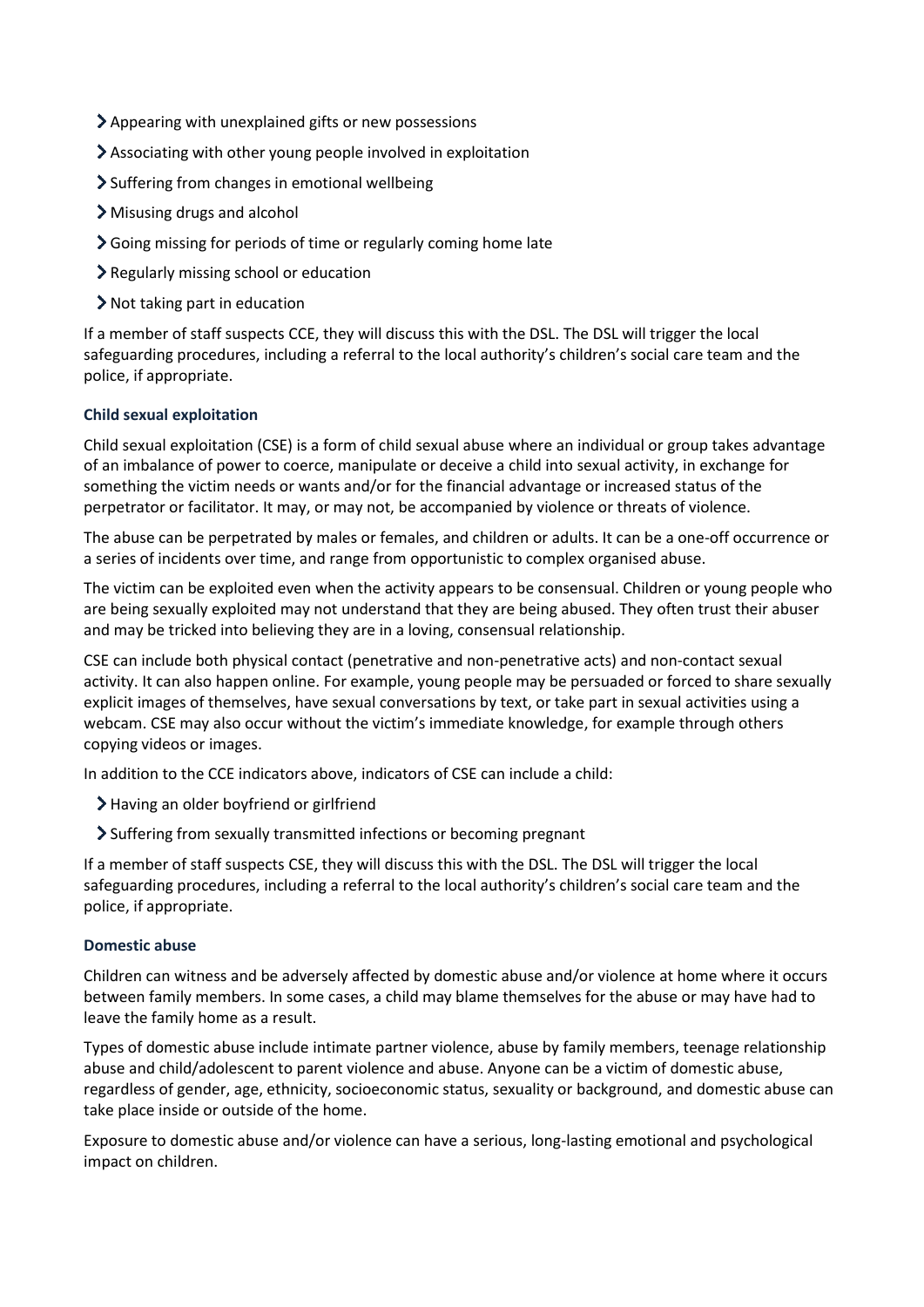If police are called to an incident of domestic abuse and any children in the household have experienced the incident, the police will inform the key adult in school using 'Operation Encompass' (usually the designated safeguarding lead) before the child or children arrive at school the following day

The DSL will provide support according to the child's needs and update records about their circumstances.

#### **Homelessness**

Being homeless or being at risk of becoming homeless presents a real risk to a child's welfare.

The DSL and deputies will be aware of contact details and referral routes in to the local housing authority so they can raise/progress concerns at the earliest opportunity (where appropriate and in accordance with local procedures).

Where a child has been harmed or is at risk of harm, the DSL will also make a referral to children's social care.

#### **So-called 'honour-based' abuse (including FGM and forced marriage)**

So-called 'honour-based' abuse (HBA) encompasses incidents or crimes committed to protect or defend the honour of the family and/or community, including FGM, forced marriage, and practices such as breast ironing.

Abuse committed in this context often involves a wider network of family or community pressure and can include multiple perpetrators.

All forms of HBA are abuse and will be handled and escalated as such. All staff will be alert to the possibility of a child being at risk of HBA or already having suffered it. If staff have a concern, they will speak to the DSL, who will activate local safeguarding procedures.

#### **FGM**

Keeping Children Safe in Education explains that FGM comprises "all procedures involving partial or total removal of the external female genitalia, or other injury to the female genital organs".

FGM is illegal in the UK and a form of child abuse with long-lasting, harmful consequences. It is also known as 'female genital cutting', 'circumcision' or 'initiation'.

The DSL will make sure that staff have access to appropriate training to equip them to be alert to children affected by FGM or at risk of FGM.

Indicators that FGM has already occurred include:

- A pupil confiding in a professional that FGM has taken place
- A mother/family member disclosing that FGM has been carried out
- A family/pupil already being known to social services in relation to other safeguarding issues

 $\sum A$  girl:

- Having difficulty walking, sitting or standing, or looking uncomfortable
- Finding it hard to sit still for long periods of time (where this was not a problem previously)
- Spending longer than normal in the bathroom or toilet due to difficulties urinating
- Having frequent urinary, menstrual or stomach problems
- Avoiding physical exercise or missing PE
- Being repeatedly absent from school, or absent for a prolonged period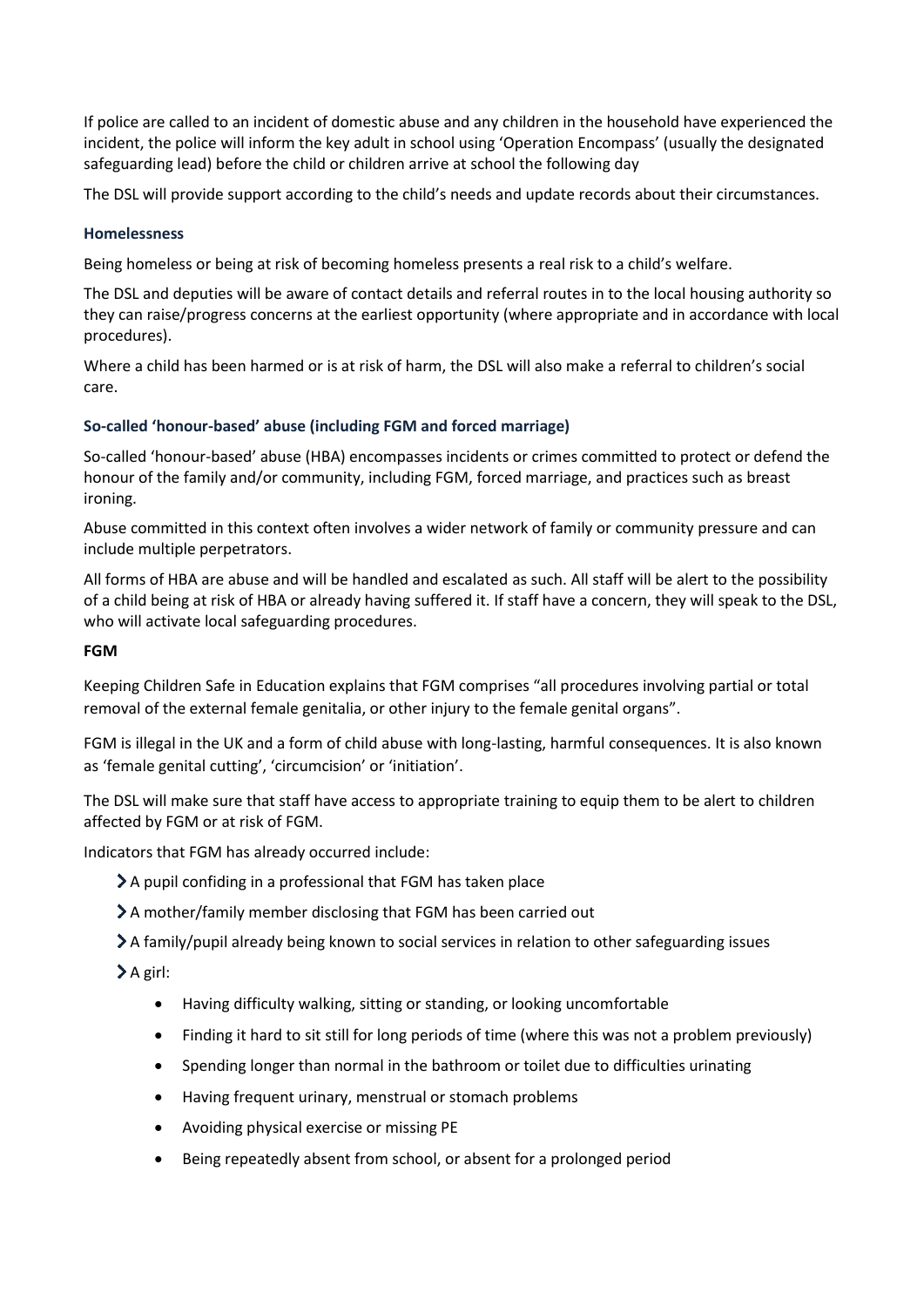- Demonstrating increased emotional and psychological needs for example, withdrawal or depression, or significant change in behaviour
- Being reluctant to undergo any medical examinations
- Asking for help, but not being explicit about the problem
- Talking about pain or discomfort between her legs

Potential signs that a pupil may be at risk of FGM include:

- The girl's family having a history of practising FGM (this is the biggest risk factor to consider)
- FGM being known to be practised in the girl's community or country of origin
- A parent or family member expressing concern that FGM may be carried out
- A family not engaging with professionals (health, education or other) or already being known to social care in relation to other safeguarding issues

A girl:

- Having a mother, older sibling or cousin who has undergone FGM
- Having limited level of integration within UK society
- Confiding to a professional that she is to have a "special procedure" or to attend a special occasion to "become a woman"
- Talking about a long holiday to her country of origin or another country where the practice is prevalent, or parents/carers stating that they or a relative will take the girl out of the country for a prolonged period
- Requesting help from a teacher or another adult because she is aware or suspects that she is at immediate risk of FGM
- Talking about FGM in conversation for example, a girl may tell other children about it (although it is important to take into account the context of the discussion)
- Being unexpectedly absent from school
- Having sections missing from her 'red book' (child health record) and/or attending a travel clinic or equivalent for vaccinations/anti-malarial medication

The above indicators and risk factors are not intended to be exhaustive.

#### **If you discover that FGM has taken place or a pupil is at risk of FGM**

Any teacher who either:

• Is informed by a girl under 18 that an act of FGM has been carried out on her; or

• Observes physical signs which appear to show that an act of FGM has been carried out on a girl under 18 and they have no reason to believe that the act was necessary for the girl's physical or mental health or for purposes connected with labour or birth

Must immediately report this to the police, personally. This is a mandatory statutory duty, and teachers will face disciplinary sanctions for failing to meet it.

Unless they have been specifically told not to disclose, they should also discuss the case with the DSL and involve children's social care as appropriate.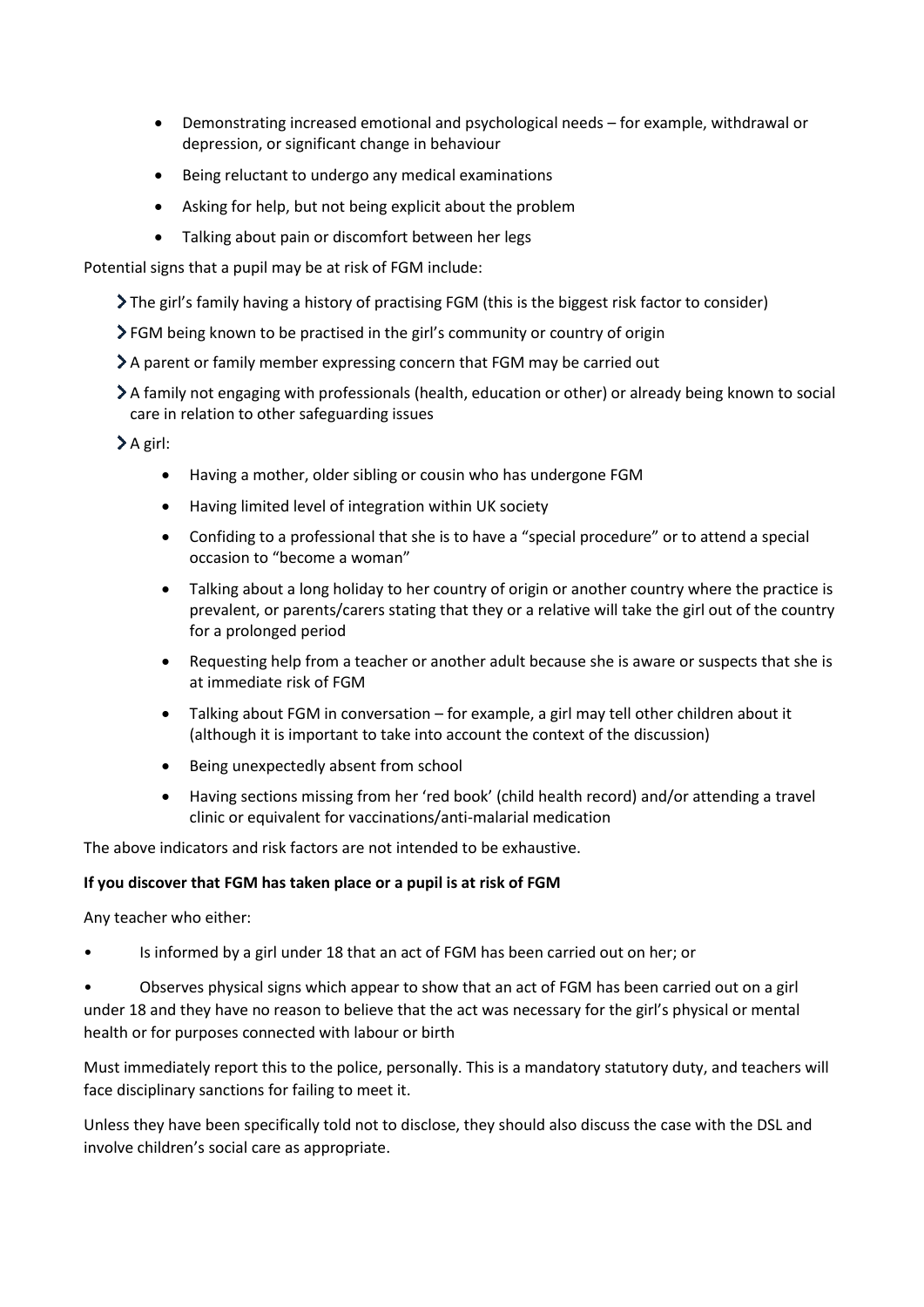Any other member of staff who discovers that an act of FGM appears to have been carried out on a pupil under 18 must speak to the DSL and follow our local safeguarding procedures.

The duty for teachers mentioned above does not apply in cases where a pupil is at risk of FGM or FGM is suspected but is not known to have been carried out. Staff should not examine pupils.

Any member of staff who suspects a pupil is at risk of FGM or suspects that FGM has been carried out must speak to the DSL and follow our local safeguarding procedures.

#### **Forced marriage**

Forcing a person into marriage is a crime. A forced marriage is one entered into without the full and free consent of one or both parties and where violence, threats, or any other form of coercion is used to cause a person to enter into a marriage. Threats can be physical or emotional and psychological.

Staff will receive training around forced marriage and the presenting symptoms. We are aware of the 'one chance' rule, i.e. we may only have one chance to speak to the potential victim and only one chance to save them.

If a member of staff suspects that a pupil is being forced into marriage, they will speak to the pupil about their concerns in a secure and private place. They will then report this to the DSL.

The DSL will:

- Speak to the pupil about the concerns in a secure and private place
- Activate the local safeguarding procedures and refer the case to the local authority's designated officer
- Seek advice from the Forced Marriage Unit on 020 7008 0151 or  $\frac{fmu@fco.gov.uk}{fmu@fco.gov.uk}$
- Refer the pupil to an education welfare officer, pastoral tutor, learning mentor, or school counsellor, as appropriate

#### **Preventing radicalisation**

- **Radicalisation** refers to the process by which a person comes to support terrorism and extremist ideologies associated with terrorist groups
- **Extremism** is vocal or active opposition to fundamental British values, such as democracy, the rule of law, individual liberty, and mutual respect and tolerance of different faiths and beliefs. This also includes calling for the death of members of the armed forces

**Terrorism** is an action that:

- Endangers or causes serious violence to a person/people;
- Causes serious damage to property; or
- Seriously interferes or disrupts an electronic system

The use or threat of terrorism must be designed to influence the government or to intimidate the public and is made for the purpose of advancing a political, religious or ideological cause.

Schools have a duty to prevent children from being drawn into terrorism. The DSL will undertake Prevent awareness training and make sure that staff have access to appropriate training to equip them to identify children at risk.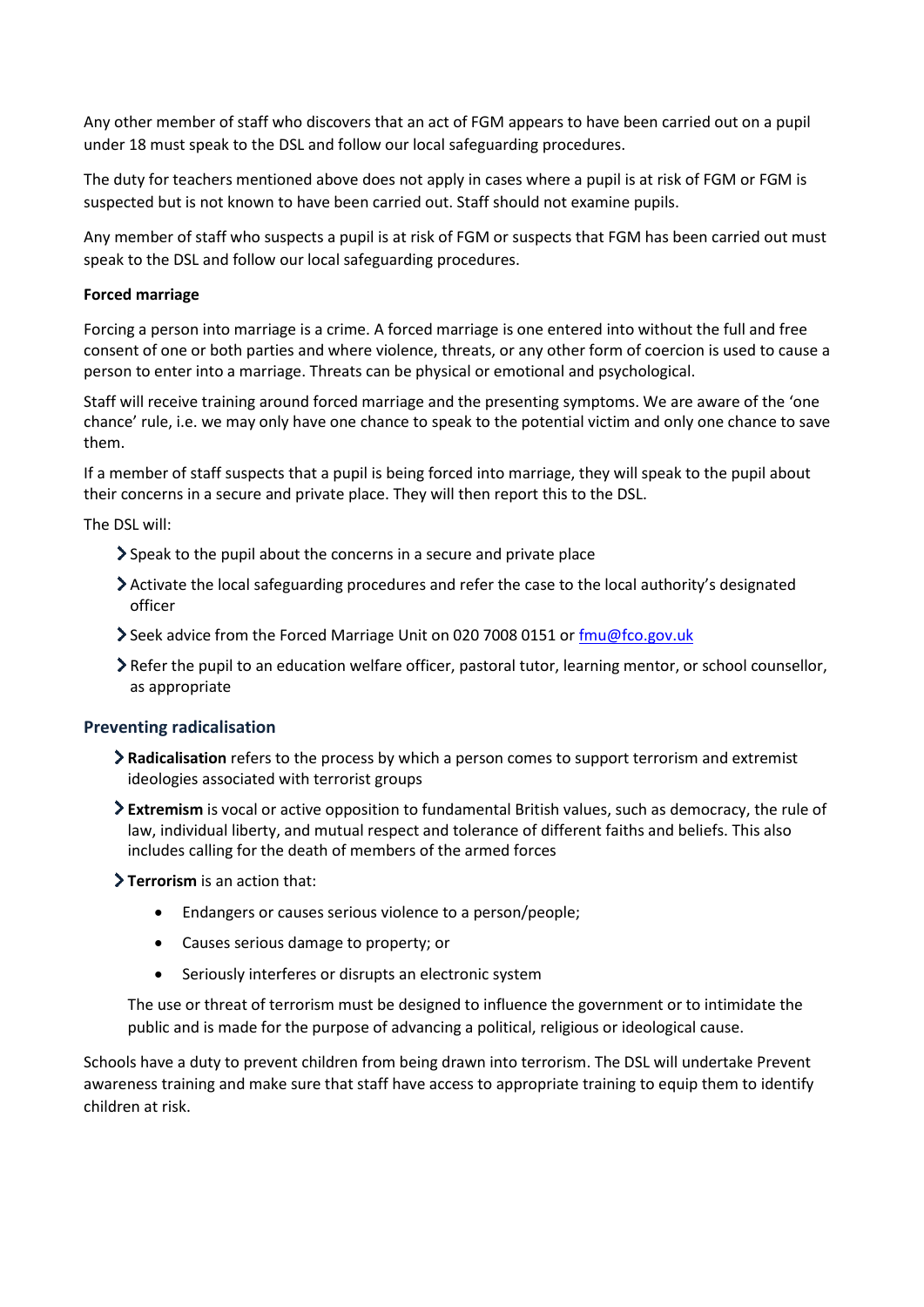We will assess the risk of children in our school being drawn into terrorism. This assessment will be based on an understanding of the potential risk in our local area, in collaboration with our local safeguarding partners and local police force.

We will ensure that suitable internet filtering is in place, and equip our pupils to stay safe online at school and at home.

There is no single way of identifying an individual who is likely to be susceptible to an extremist ideology. Radicalisation can occur quickly or over a long period.

Staff will be alert to changes in pupils' behaviour.

The government website [Educate Against Hate](http://educateagainsthate.com/parents/what-are-the-warning-signs/) and charity [NSPCC](https://www.nspcc.org.uk/what-you-can-do/report-abuse/dedicated-helplines/protecting-children-from-radicalisation/) say that signs that a pupil is being radicalised can include:

- $\blacktriangleright$  Refusal to engage with, or becoming abusive to, peers who are different from themselves
- Becoming susceptible to conspiracy theories and feelings of persecution
- Changes in friendship groups and appearance
- Rejecting activities they used to enjoy
- Converting to a new religion
- $\blacktriangleright$  Isolating themselves from family and friends
- > Talking as if from a scripted speech
- An unwillingness or inability to discuss their views
- A sudden disrespectful attitude towards others
- Increased levels of anger
- Increased secretiveness, especially around internet use
- Expressions of sympathy for extremist ideologies and groups, or justification of their actions
- Accessing extremist material online, including on Facebook or Twitter
- Possessing extremist literature
- Being in contact with extremist recruiters and joining, or seeking to join, extremist organisations

Children who are at risk of radicalisation may have low self-esteem, or be victims of bullying or discrimination. It is important to note that these signs can also be part of normal teenage behaviour – staff should have confidence in their instincts and seek advice if something feels wrong.

If staff are concerned about a pupil, they will discuss their concerns with the DSL.

Staff should **always** take action if they are worried.

#### **Peer-on-peer abuse**

Peer-on-peer abuse is when children abuse other children. This type of abuse can take place inside and outside of school and online.

Peer-on-peer abuse is most likely to include, but may not be limited to:

- Bullying (including cyber-bullying, prejudice-based and discriminatory bullying)
- Abuse in intimate personal relationships between peers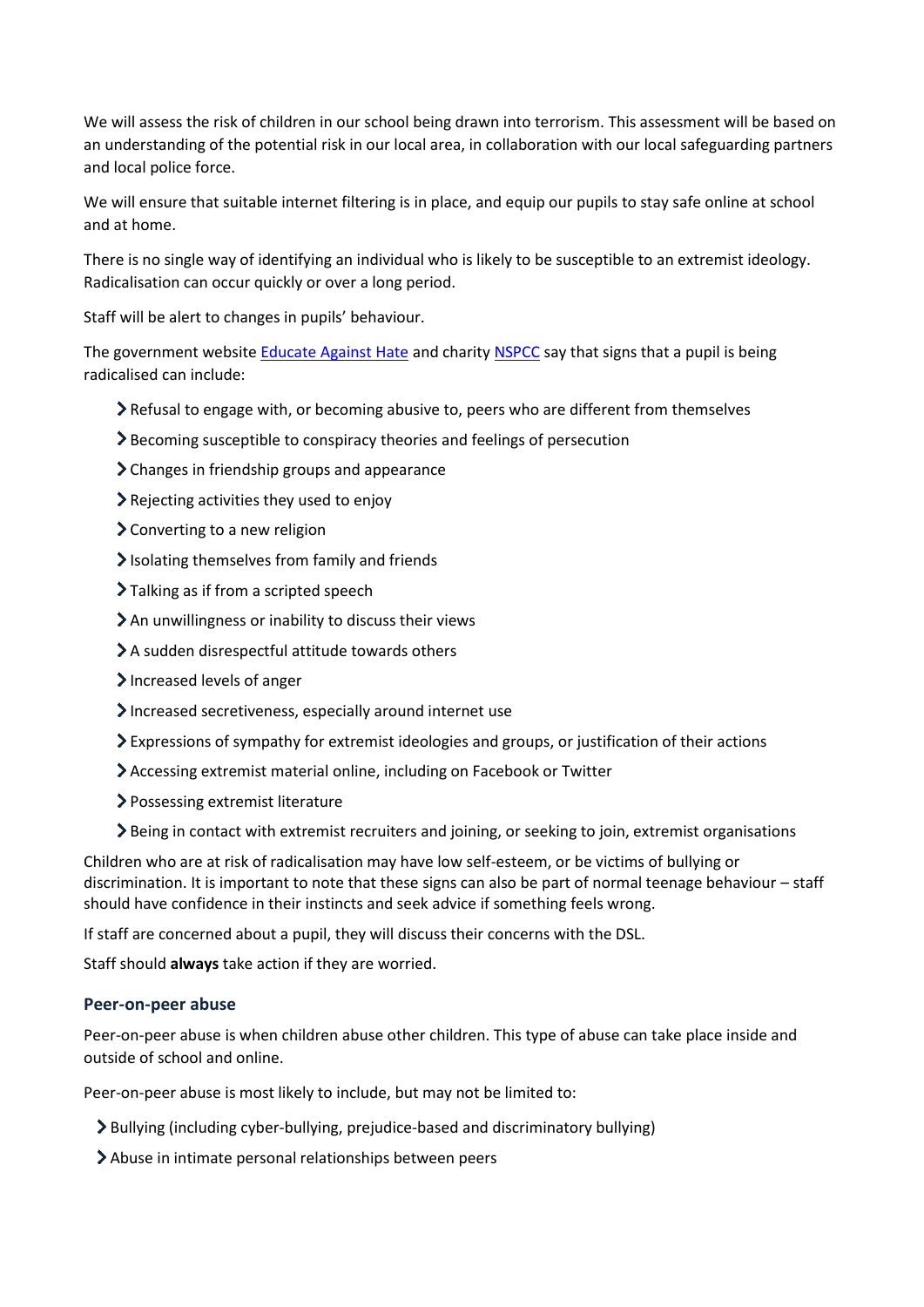- Physical abuse such as hitting, kicking, shaking, biting, hair pulling, or otherwise causing physical harm (this may include an online element which facilitates, threatens and/or encourages physical abuse)
- Sexual violence, such as rape, assault by penetration and sexual assault (this may include an online element which facilitates, threatens and/or encourages sexual violence)
- Sexual harassment, such as sexual comments, remarks, jokes and online sexual harassment, which may be standalone or part of a broader pattern of abuse
- Causing someone to engage in sexual activity without consent, such as forcing someone to strip, touch themselves sexually, or to engage in sexual activity with a third party
- Consensual and non-consensual sharing of nudes and semi nudes images and/or videos (also known as sexting or youth produced sexual imagery)
- Upskirting, which typically involves taking a picture under a person's clothing without their permission, with the intention of viewing their genitals or buttocks to obtain sexual gratification, or cause the victim humiliation, distress or alarm
- Initiation/hazing type violence and rituals (this could include activities involving harassment, abuse or humiliation used as a way of initiating a person into a group and may also include an online element)

Where children abuse their peers online, this can take the form of, for example, abusive, harassing, and misogynistic messages; the non-consensual sharing of indecent images, especially around chat groups; and the sharing of abusive images and pornography, to those who don't want to receive such content.

If staff have any concerns about peer-on-peer abuse, or a child makes a report to them, they should speak to the DSL.

#### **Sexual violence and sexual harassment between children in schools**

Sexual violence and sexual harassment can occur:

- Subsequent 2 children of any age and sex
- Through a group of children sexually assaulting or sexually harassing a single child or group of children
- Online and face to face (both physically and verbally)

Sexual violence and sexual harassment exist on a continuum and may overlap.

Children who are victims of sexual violence and sexual harassment will likely find the experience stressful and distressing. This will, in all likelihood, adversely affect their educational attainment and will be exacerbated if the alleged perpetrator(s) attends the same school.

If a victim reports an incident, it is essential that staff make sure they are reassured that they are being taken seriously and that they will be supported and kept safe. A victim should never be given the impression that they are creating a problem by reporting sexual violence or sexual harassment. Nor should a victim ever be made to feel ashamed for making a report.

Some groups are potentially more at risk. Evidence shows that girls, children with SEN and/or disabilities, and lesbian, gay, bisexual and transgender (LGBT) children are at greater risk.

Staff should be aware of the importance of:

- Challenging inappropriate behaviours
- Making clear that sexual violence and sexual harassment is not acceptable, will never be tolerated and is not an inevitable part of growing up
- Challenging physical behaviours (potentially criminal in nature), such as grabbing bottoms, breasts and genitalia, pulling down trousers, flicking bras and lifting up skirts. Dismissing or tolerating such behaviours risks normalising them